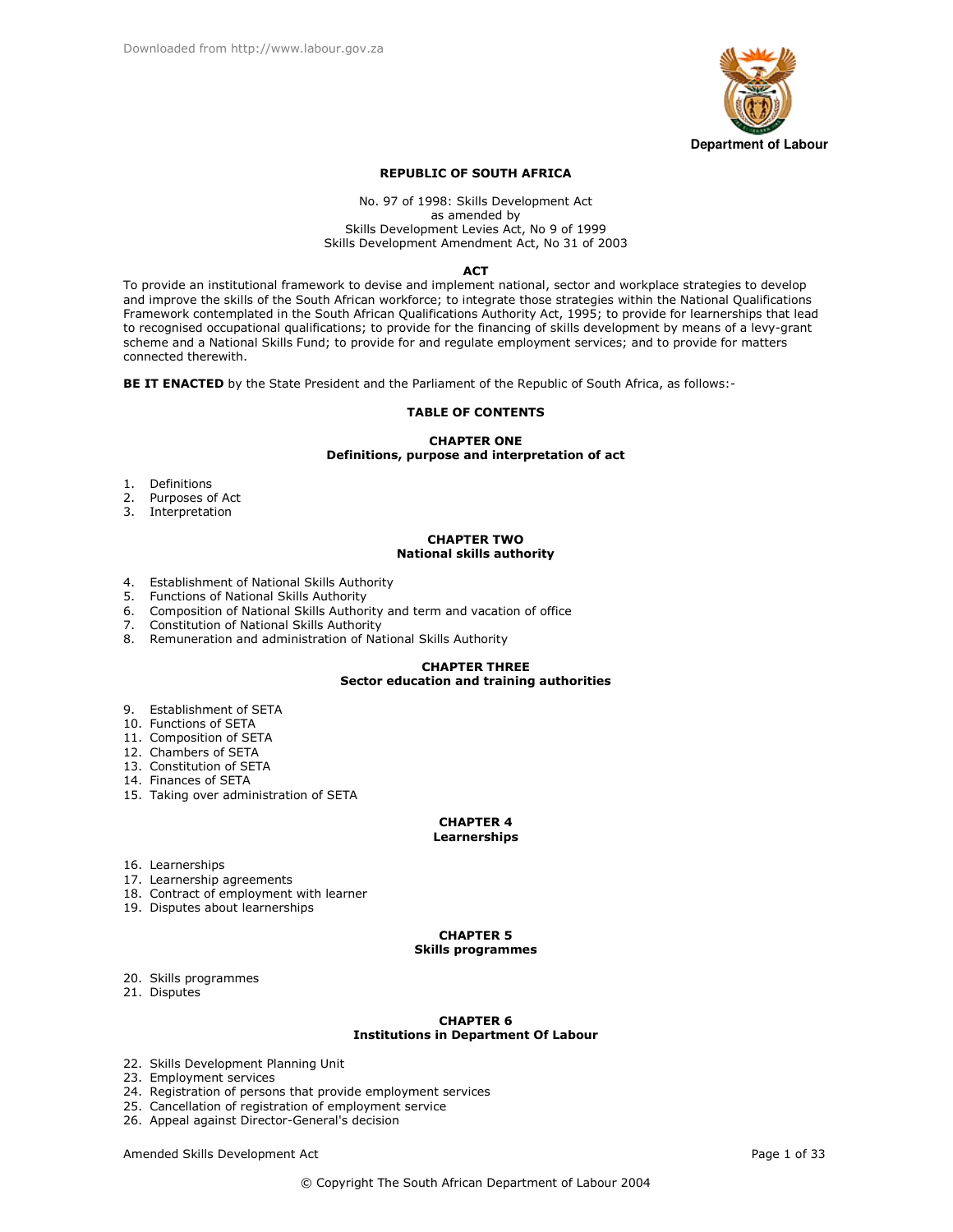

# **CHAPTER 7 Financing skills development**

- 27. National Skills Fund
- 28. Use of money in Fund
- 29. Control and administration of Fund
- 30. Budget for training by public service employers

## **CHAPTER 8** General

- 31. Jurisdiction of Labour Court
- 32. Monitoring, enforcement and legal proceedings
- 33. Offences
- 34. Penalties
- 
- 35. Delegation<br>36. Regulations
- 37. Repeal of laws and transitional provisions
- 38. Act binds State
- 39. Short title and commencement

# **SCHEDULES**

Repeal of laws<br>Transitional provisions Schedule 1: Schedule 2: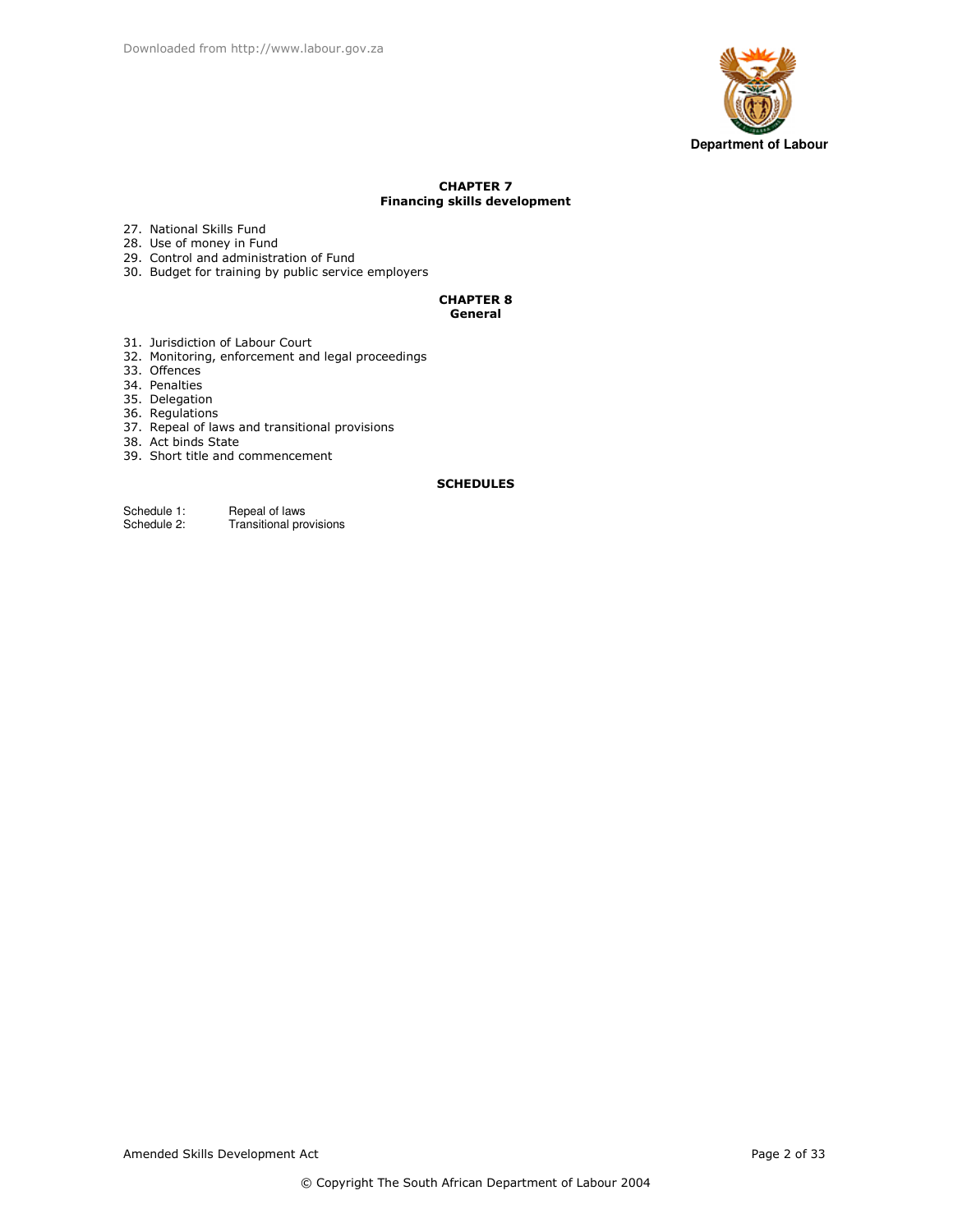

# **CHAPTER 1** DEFINITIONS, PURPOSE AND APPLICATION OF ACT

#### **Definitions**  $\mathbf{1}$ .

In this Act, unless the context otherwise indicates -

"Basic Conditions of Employment Act" means the Basic Conditions of Employment Act, 1997 (Act No. 75 of  $1997$ :

"Department" means the Department of Labour;

"designated groups" means black people, women and people with disabilities;

"Director-General" means the Director-General of Labour;

"employee" means -

- any person, excluding an independent contractor, who works for another person or for the State  $(a)$ and who receives, or is entitled to receive, any remuneration; or
- $(b)$ any other person who in any manner assists in carrying on or conducting the business of an employer, and "employed" and "employment" have corresponding meanings;

"employment services" means the provision of the service of-

- $(a)$ advising or counselling of workers on career choices either by the provision of information or other approaches;
- $(b)$ assessment of work-seekers for -
	- $(i)$ entry or re-entry into the labour market; or
	- $(ii)$ education and training;
- $(c)$ the reference of work-seekers -
	- $(i)$ to employers to apply for vacancies; or
	- $(ii)$ to training providers for education and training;
- $(d)$ assistance of employers by
	- providing recruitment and placement services;  $(i)$
	- $(ii)$ advising them on the availability of work-seekers with skills that match their needs;
	- $(iii)$ advising them on the retrenchment of employees and the development of social plans;
- (dA) procuring for or providing to a client other persons to render services to or perform work for  $(a)$ the client, irrespective of by whom those persons are remunerated; or
- $(e)$ any other prescribed employment service;

"government department" means any department or organisational component referred to in Schedule 1 or 2 of the Public Service Act, 1994 (Proclamation No. 103 of 1994);

"Labour Court" means the Labour Court established by section 151 of the Labour Relations Act, 1995 (Act No. 66 of 1995);

"Minister" means the Minister of Labour;

"National Skills Authority" means the National Skills Authority established by section 4;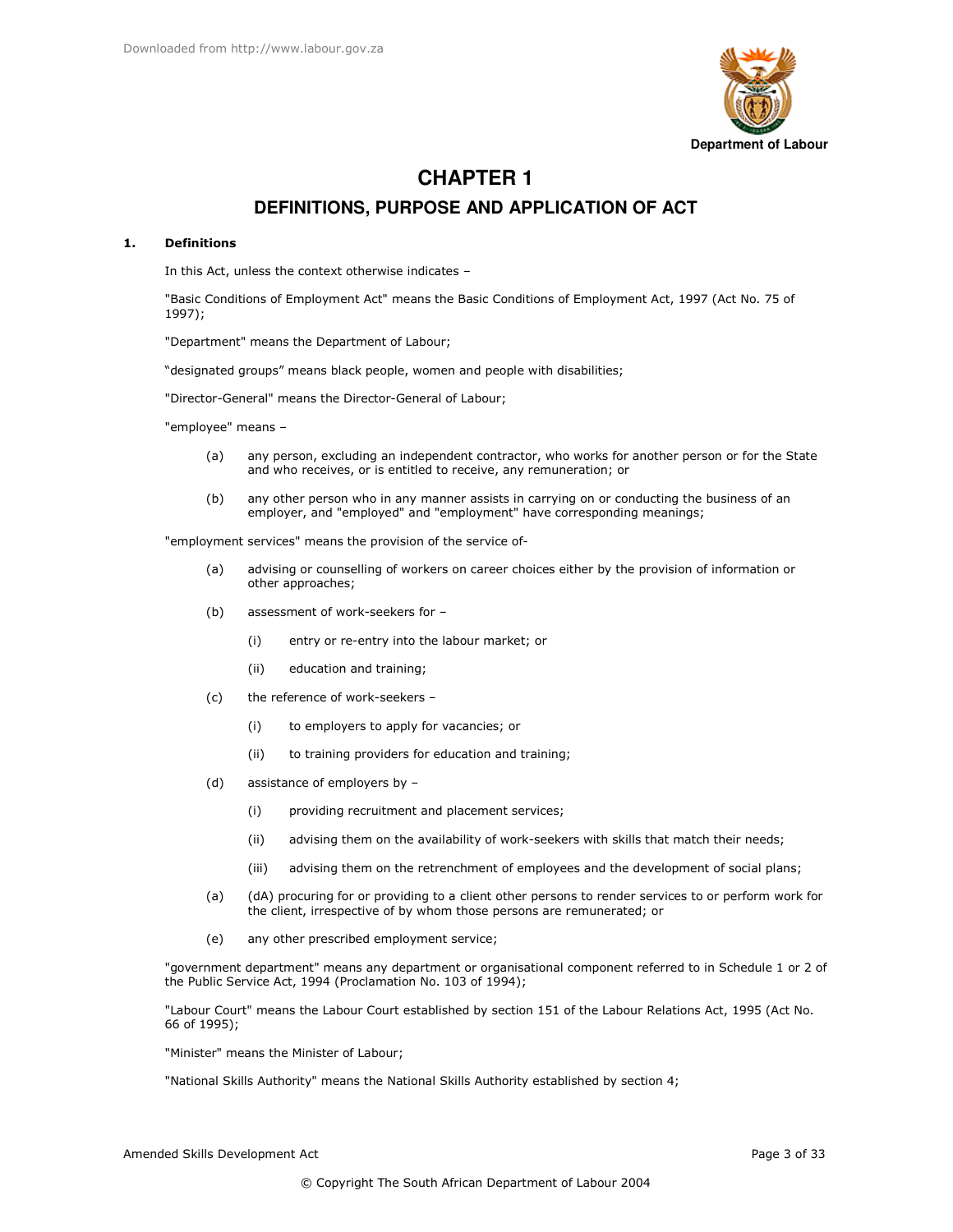

"national skills development policy" means the national skills development policy referred to in section  $5(1)(a)(i);$ 

"national skills development strategy" means the national skills development strategy referred to in section  $5(1)(a)(ii);$ 

"National Skills Fund" means the National Skills Fund established by section 27;

"NEDLAC" means the National Economic Development and Labour Council established by section 2 of the National Economic Development and Labour Council Act, 1994 (Act No. 35 of 1994);

"prescribed" means prescribed by regulation;

"private employment services agency" means any person that provides employment services for gain;

"Public Finance Management Act" means the Public Finance Management Act, 1999 (Act No. 1 of 1999);

"regulation" means a regulation made and in force in terms of this Act;

"service level agreement" means a service level agreement concluded in terms of section 10A;

"SETA" means a sector education and training authority established in terms of section 9 (1);

"Skills Development Levies Act" means the Skills Development Levies Act, 1999;

"skills development levies" means a levy as defined in section 1 of the Skills Development Levies Act;

"South African Qualifications Authority" means the South African Qualification Authority established by section 3 of the South African Qualifications Authority Act;

"South African Qualifications Authority Act" means the South Africa Qualifications Authority Act, 1995 (Act No. 58 of 1995);

"this Act" includes any regulations but does not include the footnotes; and

"worker" includes an employee, an unemployed person and a work-seeker.

#### $2.$ **Purposes of Act**

- The purposes of this Act are - $(1)$ 
	- to develop the skills of the South African workforce - $(a)$ 
		- to improve the quality of life of workers, their prospects of work and labour mobility;  $(i)$
		- to improve productivity in the workplace and the competitiveness of employers;  $(i)$
		- $(iii)$ to promote self-employment; and
		- to improve the delivery of social services;  $(iv)$
	- $(b)$ to increase the levels of investment in education and training in the labour market and to improve the return on that investment;
	- $(c)$ to encourage employers -
		- $(i)$ to use the workplace as an active learning environment;
		- $(ii)$ to provide employees with the opportunities to acquire new skills;
		- $(iii)$ to provide opportunities for new entrants to the labour market to gain work experience; and
		- to employ persons who find it difficult to be employed;  $(iv)$
	- $(d)$ to encourage workers to participate in learnership and other training programmes;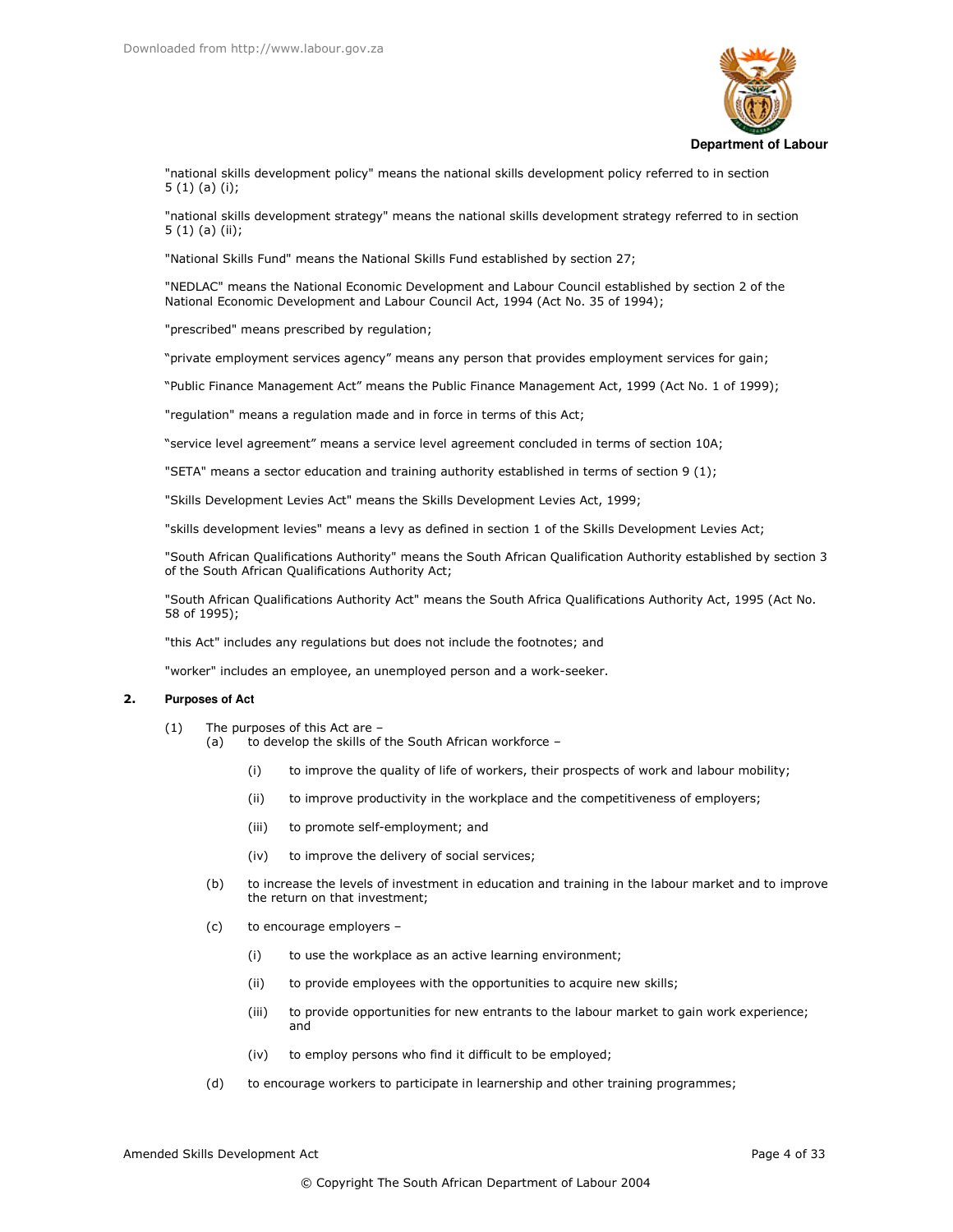

- to improve the employment prospects of persons previously disadvantaged by unfair  $(e)$ discrimination and to redress those disadvantages through training and education;
- $(f)$ to ensure the quality of education and training in and for the workplace;
- to assist  $(g)$ 
	- work-seekers to find work;  $(i)$
	- $(ii)$ retrenched workers to re-enter the labour market;
	- $(iii)$ employers to find qualified employees; and
- $(h)$ to provide and regulate employment services.
- $(2)$ Those purposes are to be achieved by
	- establishing an institutional and financial framework comprising - $(a)$ 
		- the National Skills Authority;  $(i)$
		- $(ii)$ the National Skills Fund;
		- $(iii)$ a skills development levy-financing scheme as contemplated in the Skills Development Levies Act;
		- SETAs;  $(iv)$
		- $(v)$ labour centres; and
		- $(vi)$ the Skills Development Planning Unit;
	- $(b)$ encouraging partnerships between the public and private sectors of the economy to provide education and training in and for the workplace; and
	- co-operating with the South African Qualifications Authority.  $(c)$

#### 3. Interpretation

Any person applying this Act must interpret its provisions to give effect to -

- $(a)$ its purposes; and
- $(b)$ the objects of the South African Qualifications Authority Act.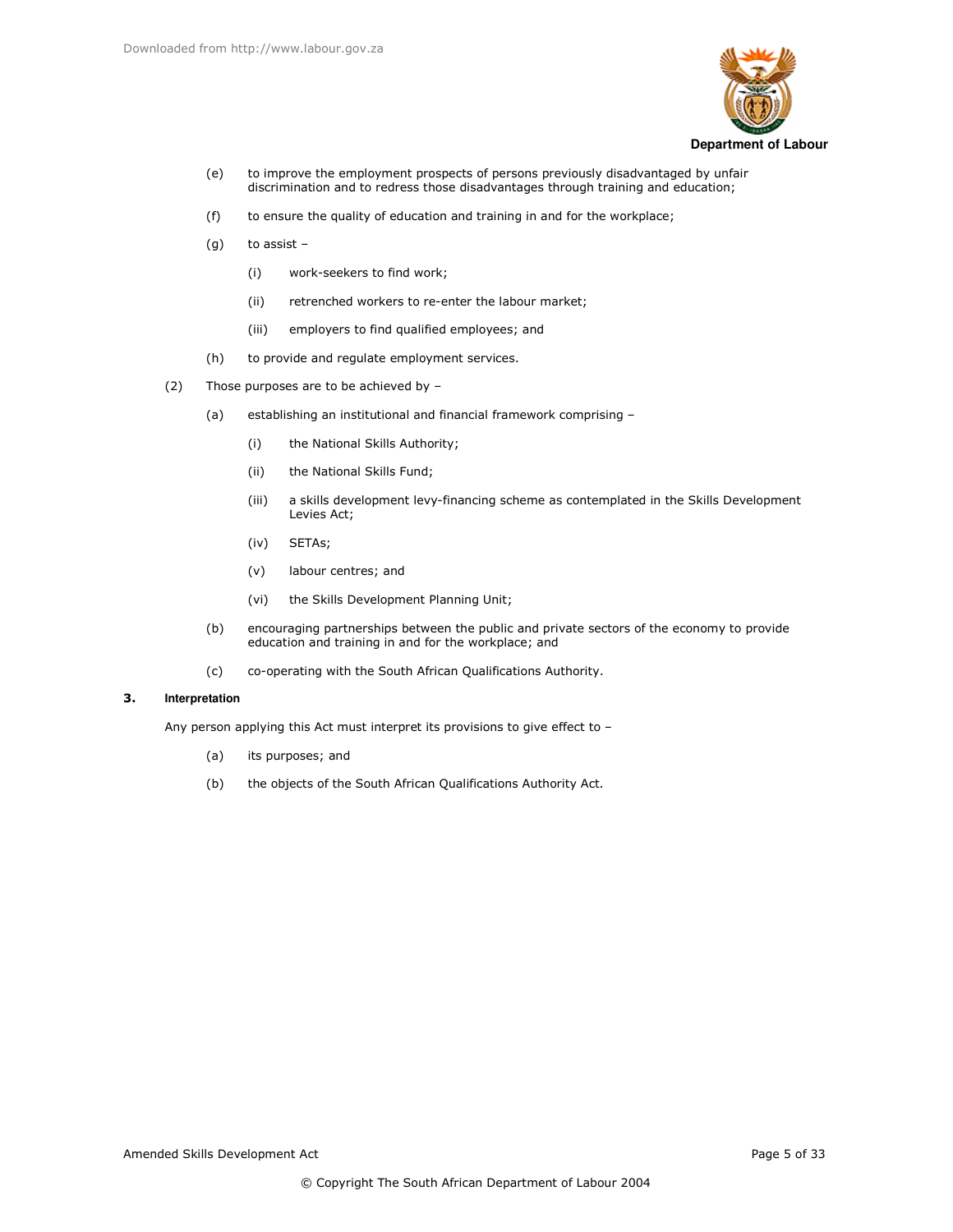

# **CHAPTER 2**

# **National Skills Authority**

#### $4.$ **Establishment of National Skills Authority**

The National Skills Authority is hereby established.

#### 5. **Functions of National Skills Authority**

- The functions of the National Skills Authority are - $(1)$ 
	- $(a)$ to advise the Minister on -
		- $(i)$ a national skills development policy;
		- $(ii)$ a national skills development strategy;
		- $(iii)$ quidelines on the implementation of the national skills development strategy;
		- $(iv)$ the allocation of subsidies from the National Skills Fund; and
		- $(v)$ any regulations to be made;
	- $(b)$ to liaise with SETAs on -
		- $(i)$ the national skills development policy;
		- $(ii)$ the national skills development strategy; and
		- $(iii)$ sector skills plans;
	- to report to the Minister in the prescribed manner on the progress made in the implementation of  $(c)$ the national skills development strategy;
	- $(d)$ to conduct investigations on any matter arising out of the application of this Act; and
	- to exercise any other powers and perform any other duties conferred or imposed on the Authority  $(e)$ by this Act.
- $(2)$ For the purposes of investigations referred to in subsection  $(1)$   $(d)$ , the Authority has the prescribed powers of entry and to question and inspect.
- $(3)$ The Authority must perform its functions in accordance with this Act and its constitution.

#### 6. Composition of National Skills Authority and term and vacation of office

- The National Skills Authority consists of - $(1)$ 
	- voting chairperson appointed by the Minister;  $(a)$
	- $(b)$ 24 voting and five non-voting members appointed by the Minister; and
	- its non-voting executive officer appointed in terms of section 8 (2) (a).  $(c)$
- $(2)$ The members referred to in subsection (1) (b) are-
	- five voting members nominated by NEDLAC and appointed by the Minister to represent organised  $(a)$ labour:
	- $(b)$ five voting members nominated by NEDLAC and appointed by the Minister to represent organised business;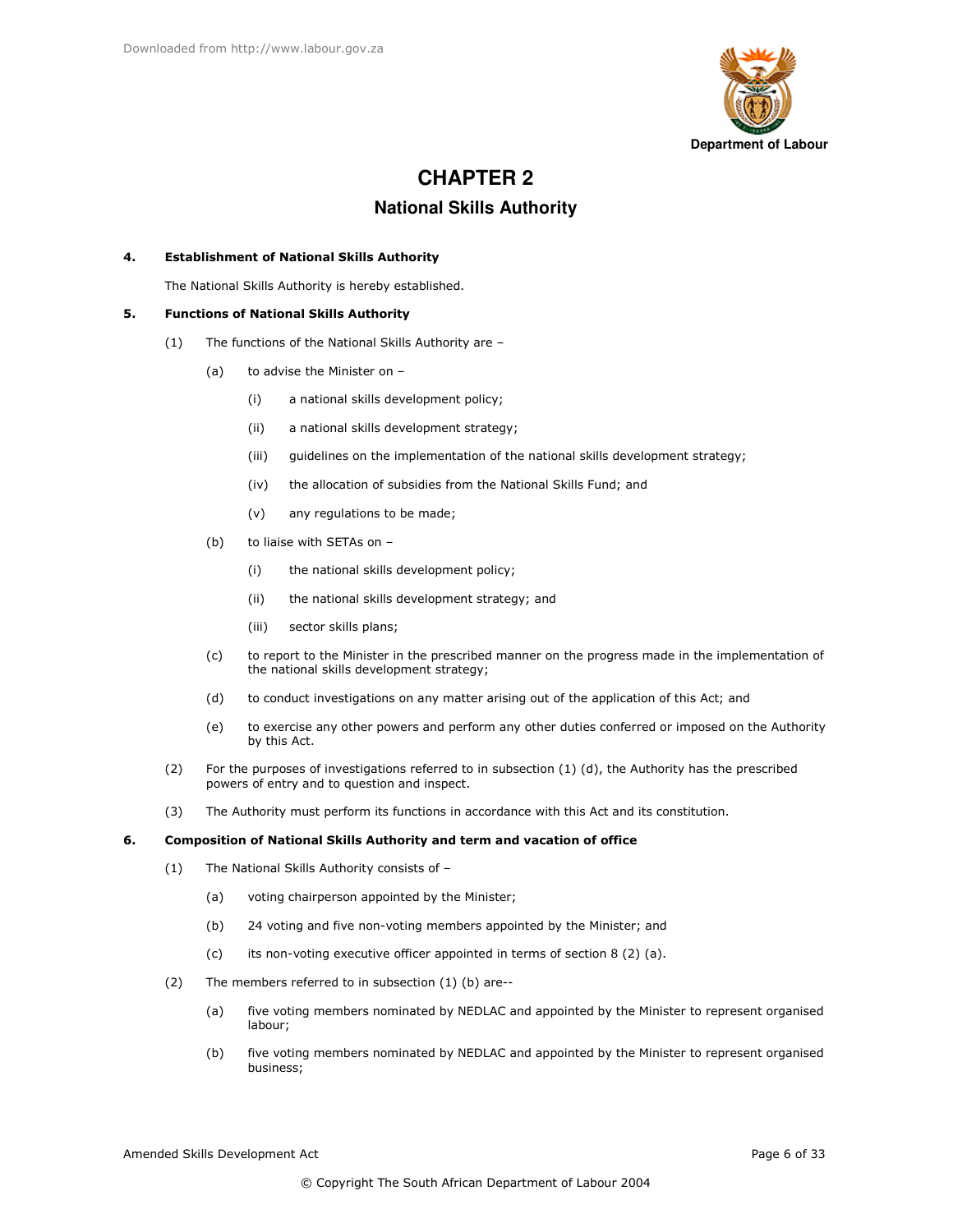

- five voting members nominated by NEDLAC and appointed by the Minister to represent  $(c)$ organisations of community and development interests, which must include
	- a woman who represents the interests of women;  $(i)$
	- $(ii)$ a person who represents the interests of the youth; and
	- a disabled person who represents the interests of people with disabilities;  $(iii)$
- $(d)$ five voting members appointed by the Minister to represent the interests of the State;
- four voting members appointed by the Minister to represent the interests of education and  $(e)$ training providers;
- (eA) two non-voting members, who have expertise in skills development, appointed by the Minister after consultation with the National Skills Authority;
- two non-voting members, who have expertise in the provision of employment services, appointed  $(f)$ by the Minister; and
- a non-voting member nominated by the South African Qualifications Authority and appointed by  $(a)$ the Minister to represent that Authority.
- $(3)$ The Minister must designate four members as deputy chairpersons, one deputy chairperson each from the members to be appointed to represent
	- organised labour;  $(a)$
	- $(b)$ organised business;
	- $(c)$ organisations of community and development interests; and
	- $(d)$ the interests of the State.
- A member of the Authority holds office for a period of three years and is eligible for re-appointment.  $(4)$
- $(5)$ A member of the Authority vacates office if that member
	- is removed from office by the Minister as contemplated in subsection (6); or  $(a)$
	- $(b)$ resigns by written notice addressed to the Minister.
- $(6)$ The Minister may remove a member of the Authority
	- on the written request of the body that nominated that member in terms of subsection (2);  $(a)$
	- $(b)$ for serious misconduct;
	- $(c)$ for permanent incapacity;
	- $(d)$ for absence from three consecutive meetings of the Authority -
		- $(i)$ without the prior permission of the Authority; or
		- $(ii)$ unless the member shows good cause; or
	- $(e)$ for engaging in any activity that may undermine the functions of the Authority.
- $(7)$ If a member of the Authority vacates office before the expiry of the period of office, the Minister must, in terms of subsection (2), appoint a new member for the unexpired portion of that period.

#### $\overline{z}$ **Constitution of National Skills Authority**

The National Skills Authority must, as soon as possible after the appointment of its members, adopt its  $(1)$ constitution.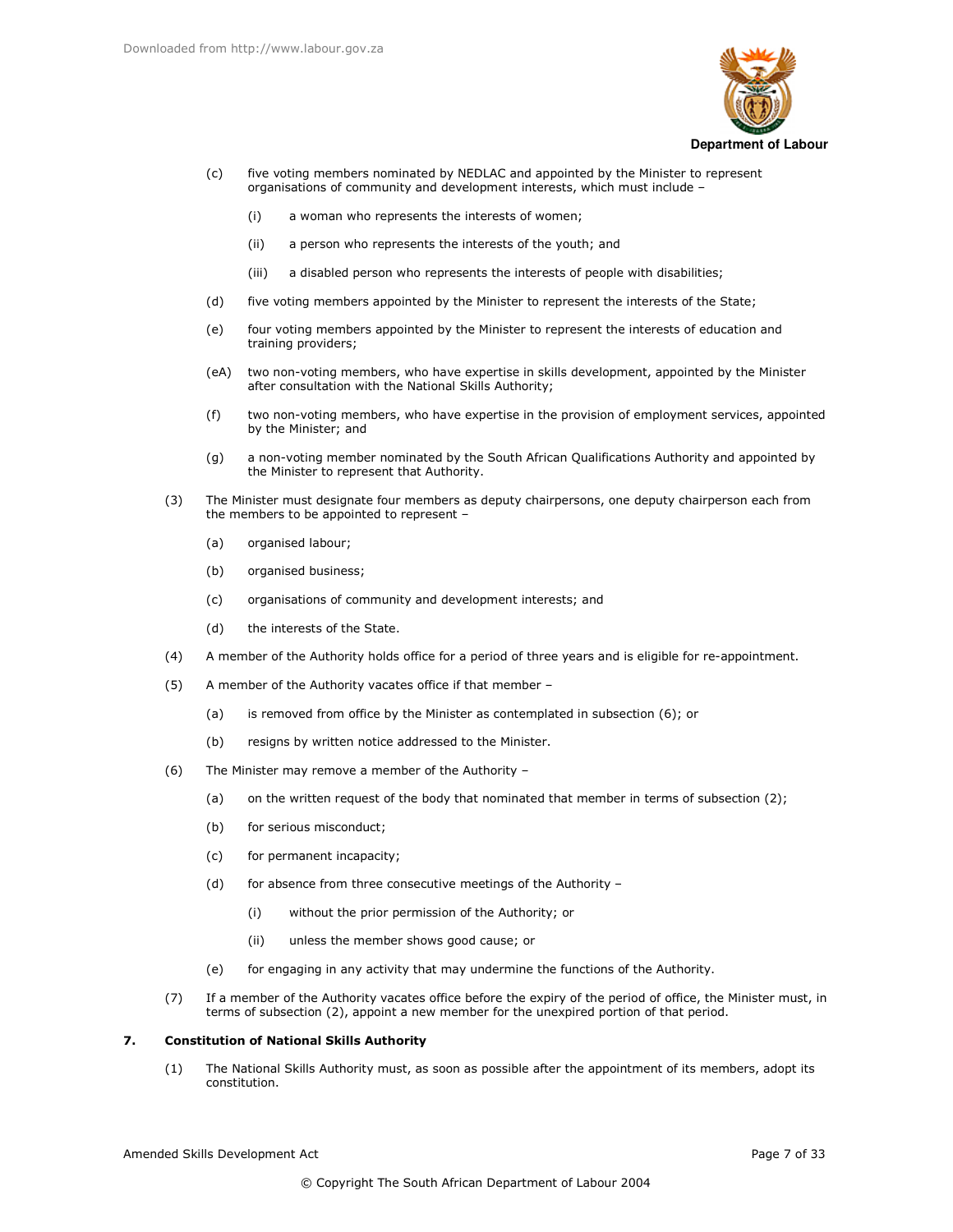

- $(2)$ Subject to this Act, the constitution of the Authority -
	- $(a)$ must provide for
		- procedures for the nominations of members of the Authority referred to in section  $(i)$  $6(2)(a)$ ,  $(b)$ ,  $(c)$  and  $(g)$ ;
		- $(ii)$ the establishment and functioning of committees, including an executive committee;
		- $(iii)$ subject to subsection (3), the rules for convening and conducting of meetings of the Authority and its committees, including the quorum required for and the minutes to be kept of those meetings;
		- the voting rights of the different members and the manner in which decisions are to be  $(iv)$ taken by the Authority and its committees;
		- $(v)$ a code of conduct for the members of the Authority;
		- (vi) the determination through arbitration of any dispute concerning the interpretation or application of the constitution; and
		- subject to subsections (4) and (5), a procedure for amending the constitution and advising  $(vii)$ the Minister on regulations to be made; and
	- $(c)$ may provide for
		- the delegation of powers and duties of the Authority to its members, committees and  $(i)$ employees, provided that the Authority may impose conditions for the delegation, may not be divested of any power or duty by virtue of the delegation and may vary or set aside any decision made under any delegation; and
		- $(ii)$ any other matter necessary for the performance of the functions of the Authority.
- $(3)$ At least 30 days notice must be given for a meeting of the Authority at which an amendment of the constitution or a regulation to be made is to be considered.
- A supporting vote of at least two thirds of the Authority's members and the approval of the Minister is  $(4)$ required for an amendment to its constitution.
- $(5)$ A supporting vote of at least two-thirds of the Authority's members is required for advising the Minister on regulations to be made.
- Despite subsection (2) (a) (i), the Minister must determine the procedure for the nominations for the  $(6)$ first appointment of members of the Authority referred to in section  $6(2)(a)$ ,  $(b)$ ,  $(c)$  and  $(g)$ .

#### 8. Remuneration and administration of National Skills Authority

- A member of the National Skills Authority who is not in the full-time employment of the State may be  $(1)$ paid the remuneration and allowances determined by the Minister with the approval of the Minister of Finance.
- $(2)$ Subject to the laws governing the public service, the Director-General must
	- appoint a person to be the executive officer of the National Skills Authority who will, upon such  $(a)$ appointment, be in the employ of the public service; and
	- $(b)$ provide the Authority with the personnel and financial resources that the Minister considers necessary for the performance of its functions.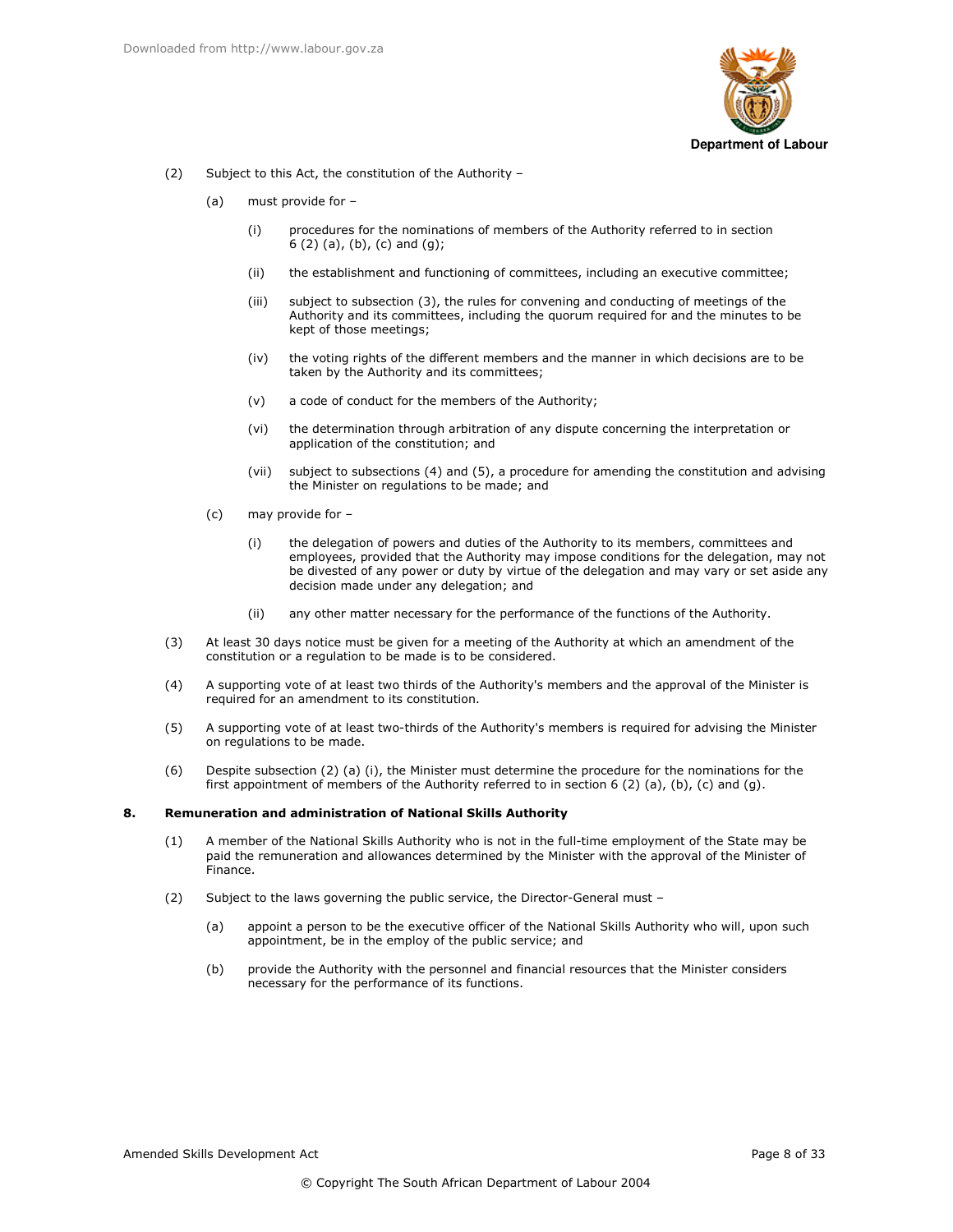

# **CHAPTER 3**

# **SECTOR EDUCATION AND TRAINING AUTHORITIES**

#### **Establishment of SETA** 9.

- The Minister may, in the prescribed manner, establish a sector education and training authority with a  $(1)$ constitution for any national economic sector.
- $(2)$ The Minister must determine a discrete sector for the purposes of subsection (1) by reference to categories of employers and for the purposes of that determination take into account
	- the education and training needs of employers and employees that - $(a)$ 
		- use similar materials, processes and technologies;  $(i)$
		- $(ii)$ make similar products; or
		- $(iii)$ render similar services;
	- $(b)$ the potential of the proposed sector for coherent occupational structures and career pathing;
	- $(c)$ the scope of any national strategies for economic growth and development;
	- $(d)$ the organisational structures of the trade unions, employer organisations and government in closely related sectors;
	- $(e)$ any consensus that there may be between organised labour, organised employers and relevant government departments as to the definition of any sector; and
	- $(f)$ the financial and organisational ability of the proposed sector to support a SETA.
- $(3)$ On the establishment of a SETA, the Minister may provide assistance to the SETA to enable it to perform its functions.
- $(4)$ The Minister may, after consulting the National Skills Authority and the SETAs in question and subject to subsection (2), change the sector of a SETA and must publish a notice in the Gazette reflecting such change.

#### **9A.** Amalgamation and dissolution of SETAs

- $(1)$ The Minister may, after consulting the National Skills Authority and the SETAs in question and subject to section 9(2), amalgamate two or more SETAs.
- $(2)$ The Minister must approve a constitution for the amalgamated SETA.
- $(3)$ The Minister must publish a notice in the Gazette containing
	- the date of the amalgamation  $(a)$
	- $(b)$ the sector for which the amalgamated SETA is established; and
	- $(c)$ any other matter necessary to prescribe in order to establish the amalgamation.
- $(4)$ On the establishment of the amalgamated SETA, all assets, rights, liabilities and obligations of the amalgamating SETAs devolve upon and vest in the amalgamated SETA.
- The Minister may, after consulting the National Skills Authority and the SETA in question, dissolve a  $(5)$ SETA if the SETA is unable to continue to perform its functions.
- $(6)$ The Minister must publish a notice in the Gazette
	- containing the date of the dissolution of the SETA;  $(a)$
	- $(b)$ setting out the manner in which, and by whom, the SETA is to be wound-up;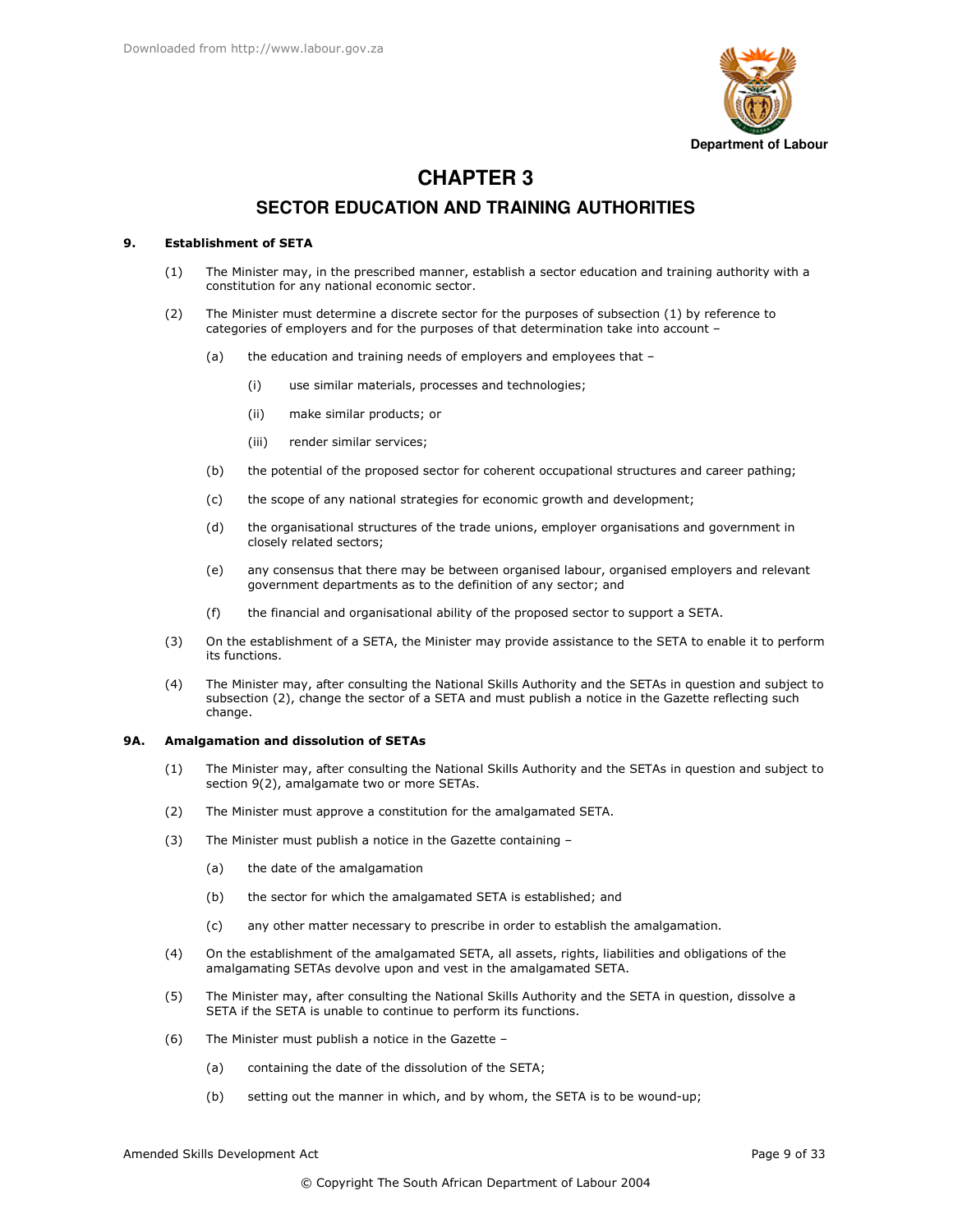

- $(c)$ setting out how any assets remaining after the winding-up of the SETA must be distributed; and
- $(d)$ providing for any other matter necessary for the dissolution and winding-up of the SETA in question.
- No transfer duty, stamp duty, fee or costs are payable in respect of the transfer of any assets, rights,  $(7)$ liabilities or obligations between SETAs as contemplated in this section.
- The Registrar of Deeds on presentation of proof of any transfer of immovable property contemplated in  $(8)$ this section must endorse the title deeds accordingly and make the entries in the relevant register that are necessary to register the transfer.

#### $10<sub>1</sub>$ **Functions of SETA**

- A SETA must, in accordance with any requirements that may be prescribed - $(1)$ 
	- $(a)$ develop a sector skills plan within the framework of the national skills development strategy;
	- $(b)$ implement its sector skills plan by-
		- $(i)$ establishing learnerships;
		- $(ii)$ approving workplace skills plans;
		- $(iii)$ allocating grants in the prescribed manner and in accordance with any prescribed standards and criteria to employers, education and training providers and workers; and
		- $(iv)$ monitoring education and training in the sector;
	- $(c)$ promote learnerships by
		- identifying workplaces for practical work experience;  $(i)$
		- $(ii)$ supporting the development of learning materials;
		- $(iii)$ improving the facilitation of learning; and
		- $(iv)$ assisting in the conclusion of learnership agreements;
	- $(d)$ register learnership agreements;
	- within a week from its establishment, apply to the South African Qualifications Authority for (e) accreditation as a body contemplated in section 5 (1) (a) (ii) (bb) and must, within 18 months from the date of that application, be so accredited;
	- when required to do so as contemplated in section  $7(1)$  of the Skills Development Levies Act,  $(f)$ collect the skills development levies, and must disburse the levies, allocated to it in terms of sections  $8(3)(b)$  and  $9(b)$ , in its sector;
	- $(q)$ liaise with the National Skills Authority on
		- the national skills development policy;  $(i)$
		- $(ii)$ the national skills development strategy; and
		- $(iii)$ its sector skills plan;
	- $(h)$ submit to the Director-General
		- any budgets, reports and financial statements on its income and expenditure that it is  $(i)$ required to prepare in terms of the Public Finance Management Act; and
		- $(ii)$ plans and reports on the implementation of its sector skills plan and service level agreement;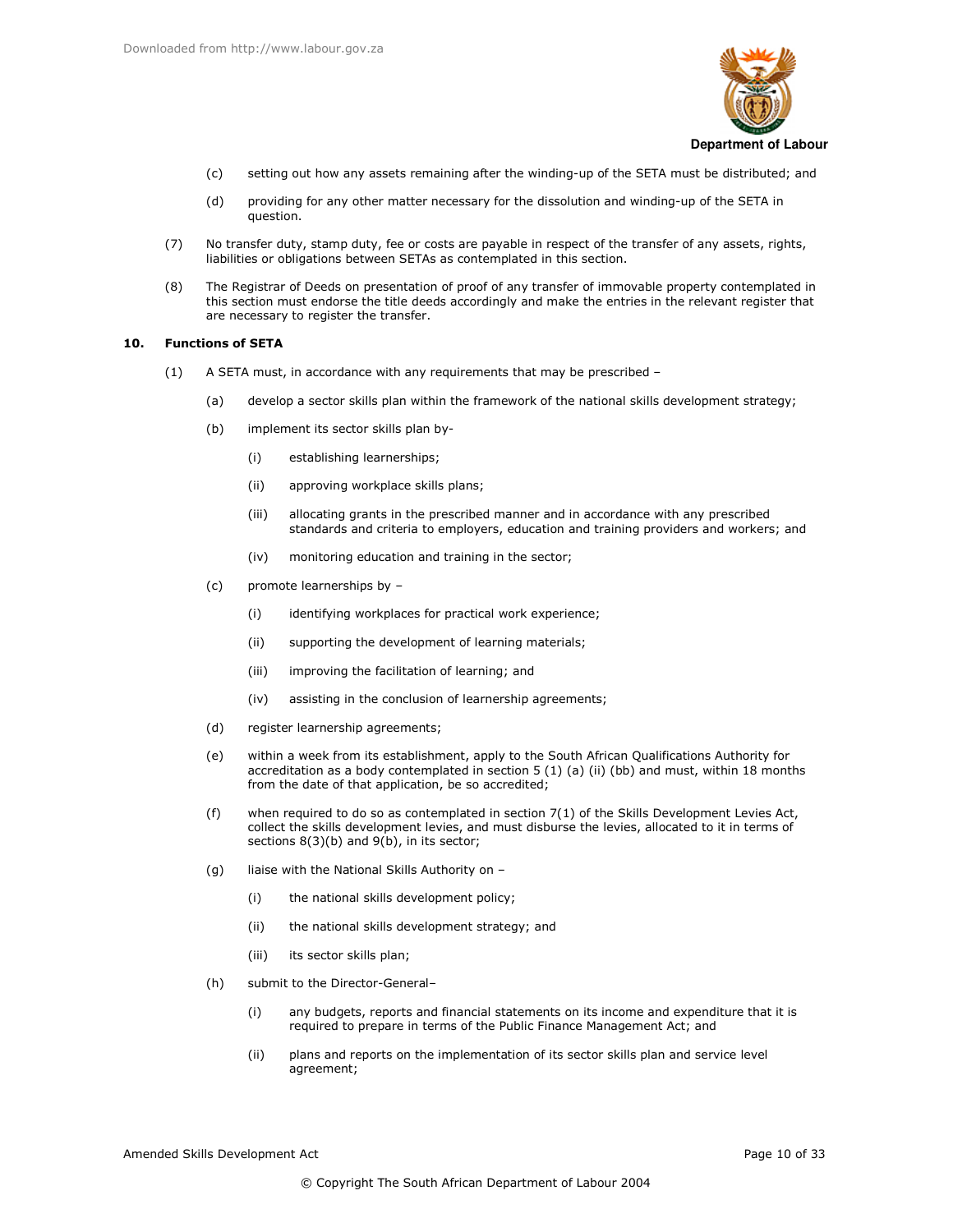

- liaise with the employment services of the Department and any education body established under  $(i)$ any law regulating education in the Republic to improve information -
	- $(i)$ about employment opportunities; and
	- $(iii)$ between education and training providers and the labour market;
- $(i)$ subject to section 14, appoint staff necessary for the performance of its functions;
- $(jA)$ (jA) promote the national standard established in terms of section 30B; and
- perform any other duties imposed by this Act or the Skills Development Levies Act or consistent  $(k)$ with the purposes of this Act.
- A SETA has - $(2)$ 
	- $(a)$ all such powers as are necessary to enable it to perform its duties referred to in subsection (1); and
	- the other powers conferred on the SETA by this Act or the Skills Development Levies Act.  $(b)$
- A SETA must perform its functions in accordance with this Act, the Skills Development Levies Act and its  $(3)$ constitution.

### 10A. SETAs to conclude service level agreements

- For each financial year, every SETA must conclude with the Director-General a service level agreement  $(1)$ concerning -
	- $(a)$ the SETA's performance of its functions in terms of this Act and the national skills development strategy;
	- $(b)$ the SETA's annual business plan; and
	- any assistance that the Director-General is to provide to the SETA in order to enable it to perform  $(c)$ its functions.
- $(2)$ If the Director-General and a SETA cannot agree on the contents of a service level agreement within the prescribed period, the Minister must determine the contents of the service level agreement after consulting the National Skills Authority.
- $(3)$ The determination by the Minister in respect of a service level agreement is final and binding.
- $(4)$ The Minister must, after consulting with the National Skill Authority, make regulations concerning
	- the procedure for negotiating a service level agreement, including the periods within which  $(a)$ negotiations must be conducted;
	- $(b)$ the matters which may be dealt with in a service level agreement and which may include
		- standards, criteria and targets for measuring and evaluating the SETA's performance of its  $(i)$ functions in terms of the Act and its obligations in terms of the national skills development strategy; and
		- the timetable, number, format, contents and information requirements of plans and  $(ii)$ reports to be submitted to the Director-General.

#### $11.$ **Composition of SETA**

A SETA may consist only of members representing -

- $(a)$ organised labour;
- organised employers, including small business;  $(b)$
- relevant government departments; and  $(c)$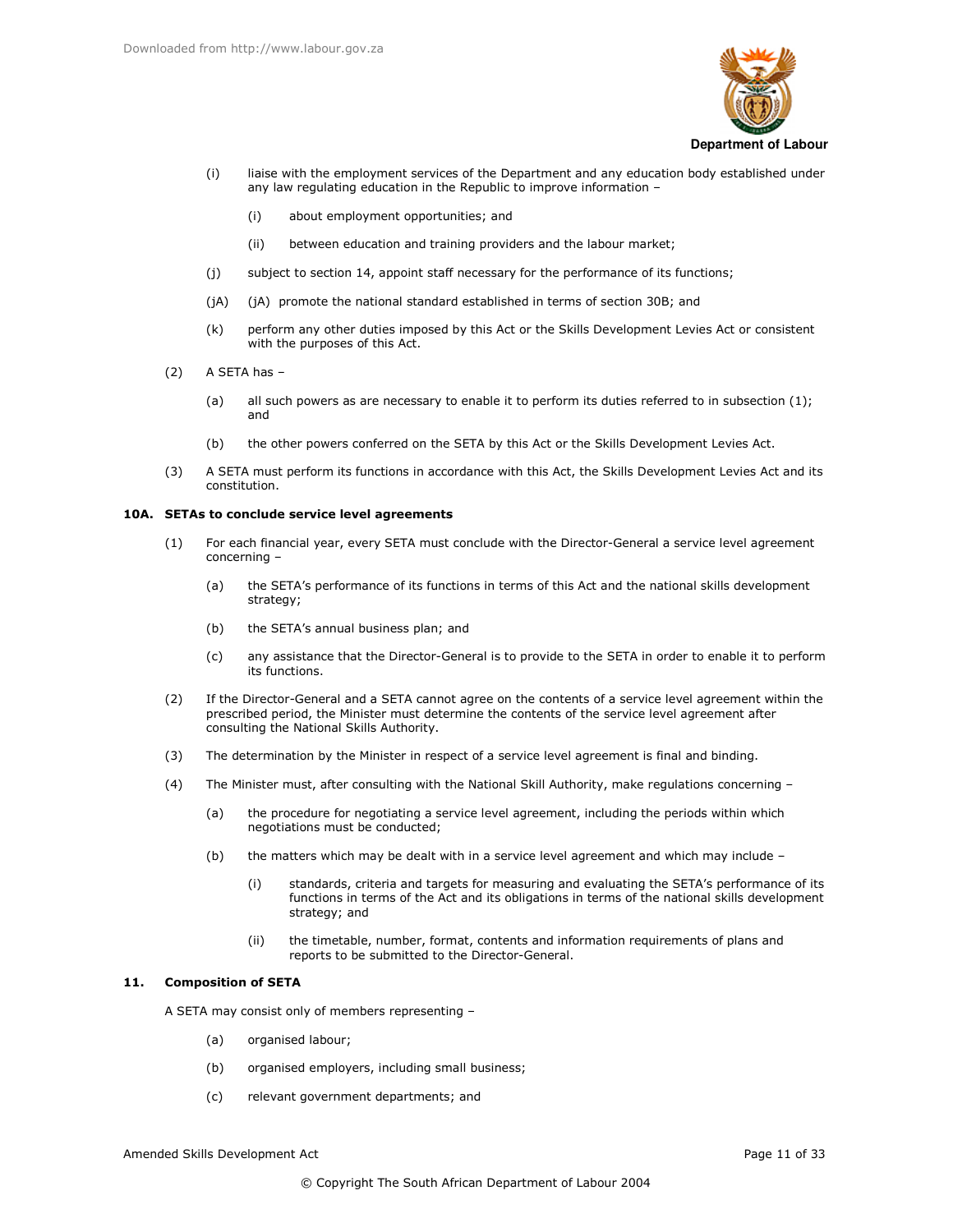

- $(d)$ if the Minister, after consultation with the members referred to in paragraph (a), (b) and (c), considers it appropriate for the sector -
	- $(i)$ any interested professional body;
	- $(iii)$ any bargaining council with jurisdiction in the sector.

#### $12<sub>1</sub>$ **Chambers of SETA**

- $(1)$ A SETA may, with the Minister's approval, establish in its sector chambers.
- A chamber so established must consist of an equal number of members representing employees and  $(2)$ employers and may include such additional members as the SETA determines.
- $(3)$ That chamber must perform those functions of the SETA as delegated to it in terms of the constitution of the SETA.
- A chamber of a SETA is entitled to such percentage of the skills development levies collected in its  $(4)$ jurisdiction as the Minister after consultation with the SETA determines.

#### 13. **Constitution of SETA**

- For the purpose of the establishment of a SETA, the Minister must approve the constitution of the SETA.  $(1)$
- $(2)$ The Minister may, after consultation with the SETA, amend its constitution in the prescribed manner.
- Subject to this Act, the constitution of a SETA - $(3)$ 
	- $(a)$ must specify -
		- $(i)$ the trade unions, employer organisations and relevant government departments in the sector<sup>.</sup>
		- the circumstances and manner in which a member of SETA may be replaced;  $(ii)$
		- $(iii)$ the number of members to be appointed to the SETA, provided that the SETA must consist of an equal number of members representing employees and employers;
		- $(iv)$ the procedure for the replacement of a member of the SETA by the organisation that nominated that member;
		- the circumstances and manner in which a member may be replaced by the SETA;  $(v)$
		- $(vi)$ the election of office-bearers by the members of the SETA and of persons to act during their absence or incapacity, their term of office and functions and the circumstances and manner in which they may be replaced;
		- the establishment and functioning of committees, including an executive committee;  $(vii)$
		- (viii) the rules for convening and conducting of meetings of the SETA and its chambers and committees, including the quorum required for and the minutes to be kept of those meetings;
		- the voting rights of the different members and the manner in which decisions are to be  $(ix)$ taken by the SETA and its chambers and committees;
		- a code of conduct for members of the SETA and its chambers;  $(x)$
		- $(xi)$ the appointment of an executive officer, and such other employees necessary for the effective performance of the functions of the SETA, by its members, including the determination of their terms and conditions of employment; and
		- (xii) the determination through arbitration of any dispute concerning the interpretation or application of the constitution; and
	- $(b)$ may provide for -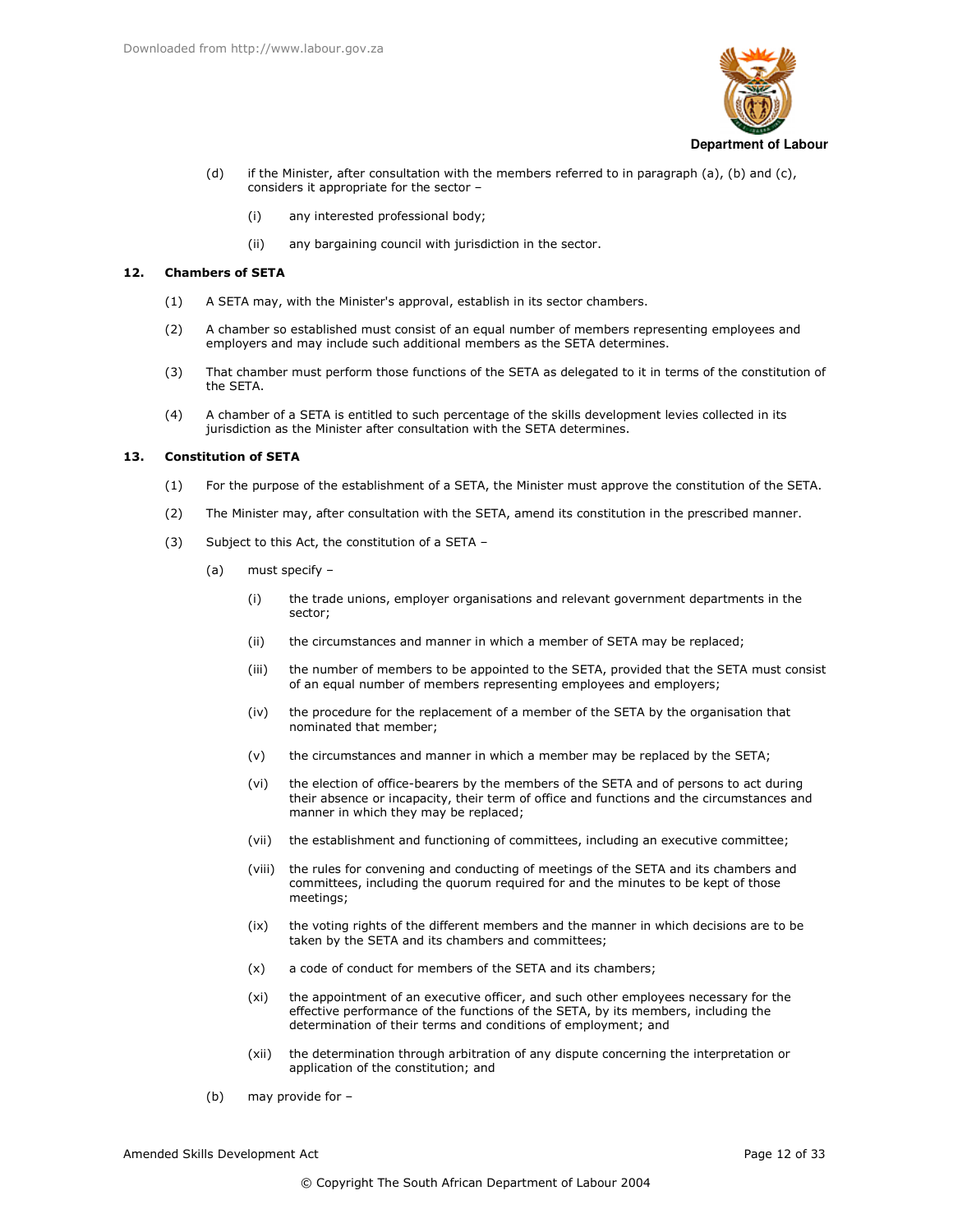

- the delegation of powers and duties of the SETA to its members, chambers, committees  $(i)$ and employees, provided that the SETA may impose conditions for the delegation, may not be divested of any power or duty by virtue of the delegation and may vary or set aside any decision made under any delegation; and
- $(ii)$ any other matter necessary for the performance of the functions of the SETA.
- In order to ensure that its membership is representative of designated groups, every SETA must - $(4)$ 
	- provide in its constitution that each constituency contemplated in section 11 represented on the  $(a)$ SETA in question is represented by members who are sufficiently representative of such designated groups; and
	- take the necessary steps to ensure that the constituencies in question comply with the provision  $(b)$ in the SETA's constitution contemplated in paragraph (a).

#### $14$ **Finances of SFTA**

- A SETA is financed from - $(1)$ 
	- 80 per cent of the skills development levies, interest and penalties collected in respect of the  $(a)$ SETA, as allocated in terms of sections 8(3)(b) and 9(b) of the Skills Development Levies Act;
	- $(b)$ moneys paid to it from the National Skills Fund;
	- $(c)$ grants, donations and bequests made to it;
	- $(d)$ income earned on surplus moneys deposited or invested;
	- (e) income earned on services rendered in the prescribed manner; and
	- $(f)$ money received from any other source.
- $(2)$ The money received by a SETA must be paid into a banking account at any registered bank and may be invested only in
	- savings accounts, permanent shares or fixed deposits in any registered bank or other financial  $(a)$ institution:
	- $(b)$ internal registered stock contemplated in section 21 (1) of the Exchequer Act, 1975 (Act No. 66 of 1975); and
	- $(c)$ any other manner approved by the Minister.
- The moneys received by a SETA may be used only in the prescribed manner and in accordance with any  $(3)$ prescribed standards and criteria to
	- fund the performance of its functions; and  $(a)$
	- $(b)$ pay for its administration within the prescribed limit.
- (3A) For the purposes of subsection (3)(b), the Minister -
	- $(a)$ must prescribe the total expenditure that a SETA may make on its administration; and
	- $(b)$ may prescribe -
		- $(i)$ the amount that a SETA may spend on any aspect of its administration;
		- $(ii)$ salary bands within which categories of employees must be remunerated;
		- $(iii)$ the conditions under which employees may receive performance-related payments and the maximum payment that may be made to and employee in this regard;
		- $(iv)$ the allowances that may be paid to members and office-bearers of SETAs or any other persons who serve on a committee or other structure of a SETA.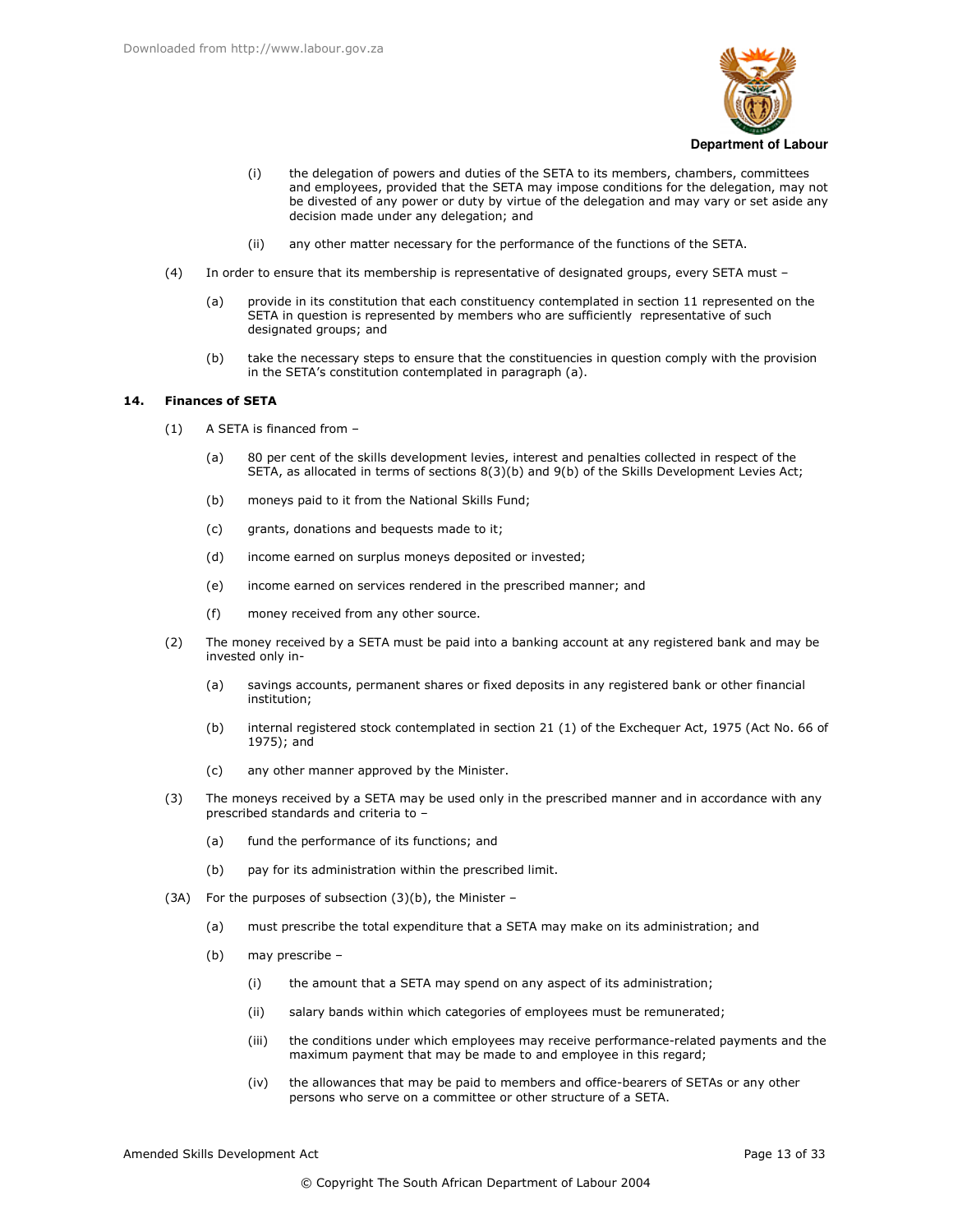

- (3B) For the purposes of subsections (3) and (3A), the administration of a SETA includes any aspect of the administration or management of a SETA, irrespective of who performs it.
- $(4)$ A SETA must be managed in accordance with the Public Finance Management Act.
- $(5)$ Every SETA must
	- prepare annual budgets, annual reports and financial statements in accordance with Chapter 6 of  $(a)$ the Public Finance Management Act; and
	- $(b)$ furnish the Director-General with copies of all budgets, reports and statements contemplated in paragraph (a) and any other information that it is required to submit in terms of the Public Finance Management Act.
- The Auditor-General must - $(6)$ 
	- $(a)$ audit the accounts, financial statements and financial management of a SETA; and
	- $(b)$ report on that audit to the SETA and to the Minister and in that report express an opinion as to whether the SETA has complied with the provisions of this Act, and its constitution, relating to financial matters.

## 14A. Minister may issue written instructions to SETAs

- The Minister may issue a written instruction to a SETA if - $(1)$ 
	- the SETA is not performing any of its functions or not complying with its service level agreement;  $(a)$
	- $(b)$ the SETA is not managing its finances in accordance with this Act;
	- $(c)$ the SETA's membership is not representative of the constituencies contemplated in section 11; or
	- $(d)$ the SETA has not prepared and implemented an employment equity plan as contemplated in section 20 of the Employment Equity Act, 1998 (Act No.55 of 1998).
- An instruction issued under subsection (1) must set out - $(2)$ 
	- the reason for issuing the instruction;  $(a)$
	- $(b)$ any provision of the Act that the SETA has not complied with; and
	- $(c)$ the steps that the SETA is required to take and the period within which such steps must be taken.
- $(3)$ At the request of a SETA, the Minister may -
	- $(a)$ extend the period for complying with an instruction; or
	- revise the terms of the instruction.  $(b)$
- $(4)$ If a SETA has not complied with an instruction issued in terms of this section within the specified period, the Minister may -
	- $(a)$ direct the Director-General to withhold all or part of the allocation to the SETA in terms of section 8(3)(b) of the Skills Development Levies Act for such period and on such conditions as the Director-General may determine;
	- $(b)$ invoke section 15 without further notice to the SETA;
	- $(c)$ order an investigation into the management and administration of the SETA; or
	- $(d)$ take any other steps necessary to ensure that the SETA performs its functions or manages its finances in accordance with this Act
- If a SETA has unreasonably failed to institute disciplinary proceedings for misconduct against any  $(5)$ employee of the SETA, the Minister may direct the SETA to institute disciplinary proceedings against that employee.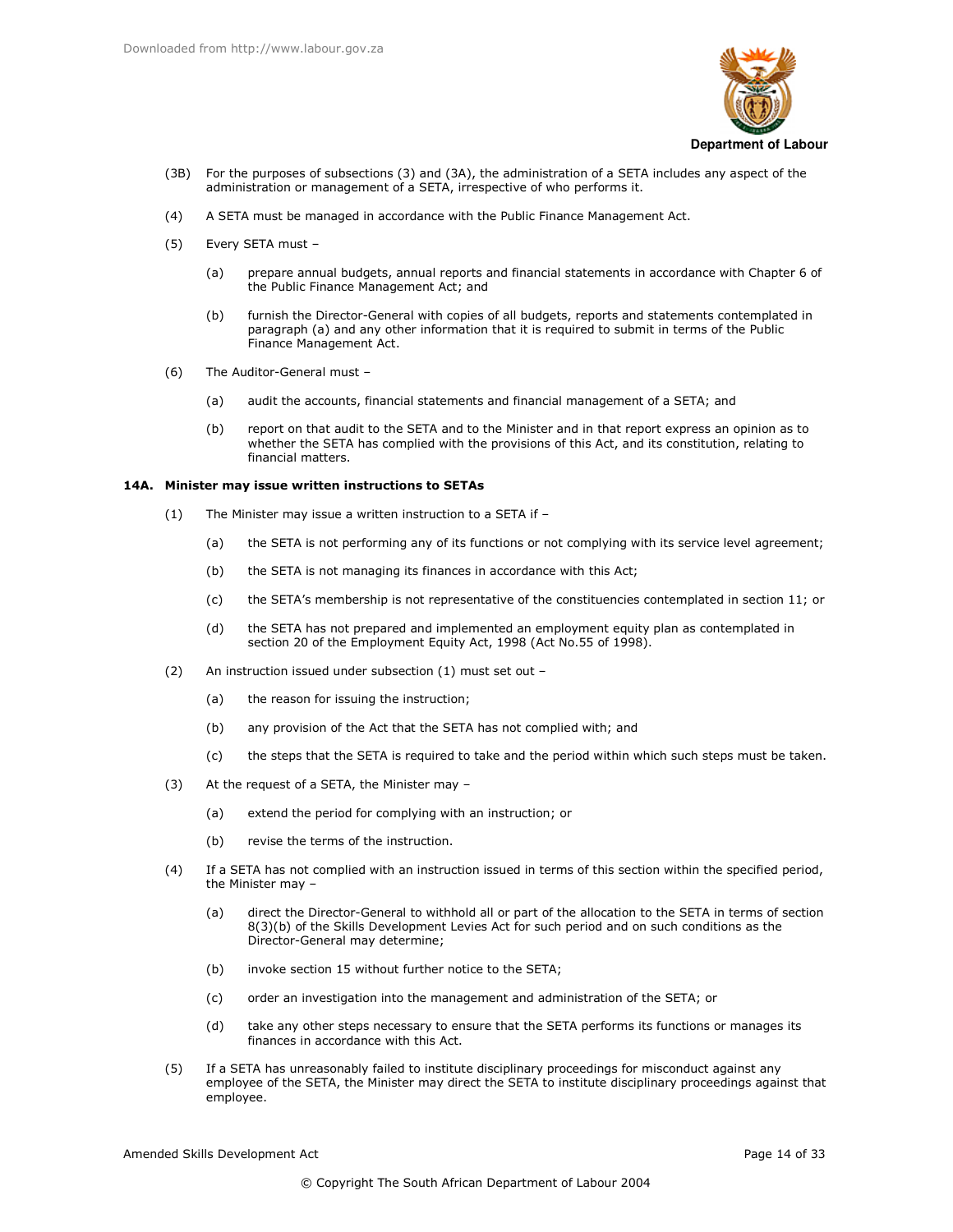

#### Taking over administration of SETA 15.

- The Minister may, after consultation with the National Skills Authority and the SETA in question direct  $(1)$ the Director-General to appoint an administrator to take over the administration of a SETA or to perform the functions of a SETA if -
	- $(a)$ the SETA fails to perform its functions;
	- $(b)$ there is mismanagement of its finances;
	- $(c)$ its membership no longer substantially represents the composition contemplated in section 11;
	- $(d)$ the SETA has failed to comply with its service level agreement; or
	- the SETA has failed to comply with an instruction issued by the Minister in terms of section 14A. (e)
- $(2)$ The Director-General must publish a notice in the Gazette appointing an administrator and in that notice the Director General
	- must determine the powers and duties of the administrator, which may include the performance  $(a)$ by the administrator of the SETAs functions in terms of the Public Finance Management Act;
	- $(b)$ may suspend or replace one or more members of the SETA for a reason contemplated in subsection  $(1)(a)$  to  $(e)$ ;
	- $(c)$ may suspend the operation of the constitution of the SETA; and
	- $(d)$ may direct the transfer of all or some of the funds in the SETA's bank account to the National Skills Fund.
- $(3)$ If a notice is published in terms of subsection (1), the Minister may, to ensure that the SETA resumes the performance of its functions
	- amend its constitution;  $(a)$
	- reinstate any of its members; and  $(b)$
	- withdraw or amend any provision of the notice contemplated in subsection (2) on such conditions  $(c)$ as the Minister considers appropriate.
- The Minister may act in terms of subsection (1) without consulting the National Skills Authority and the  $(4)$ SETA in question if there is financial mismanagement of the SETA and the delay caused by the consultation would be detrimental to the SETA's capacity to perform its functions.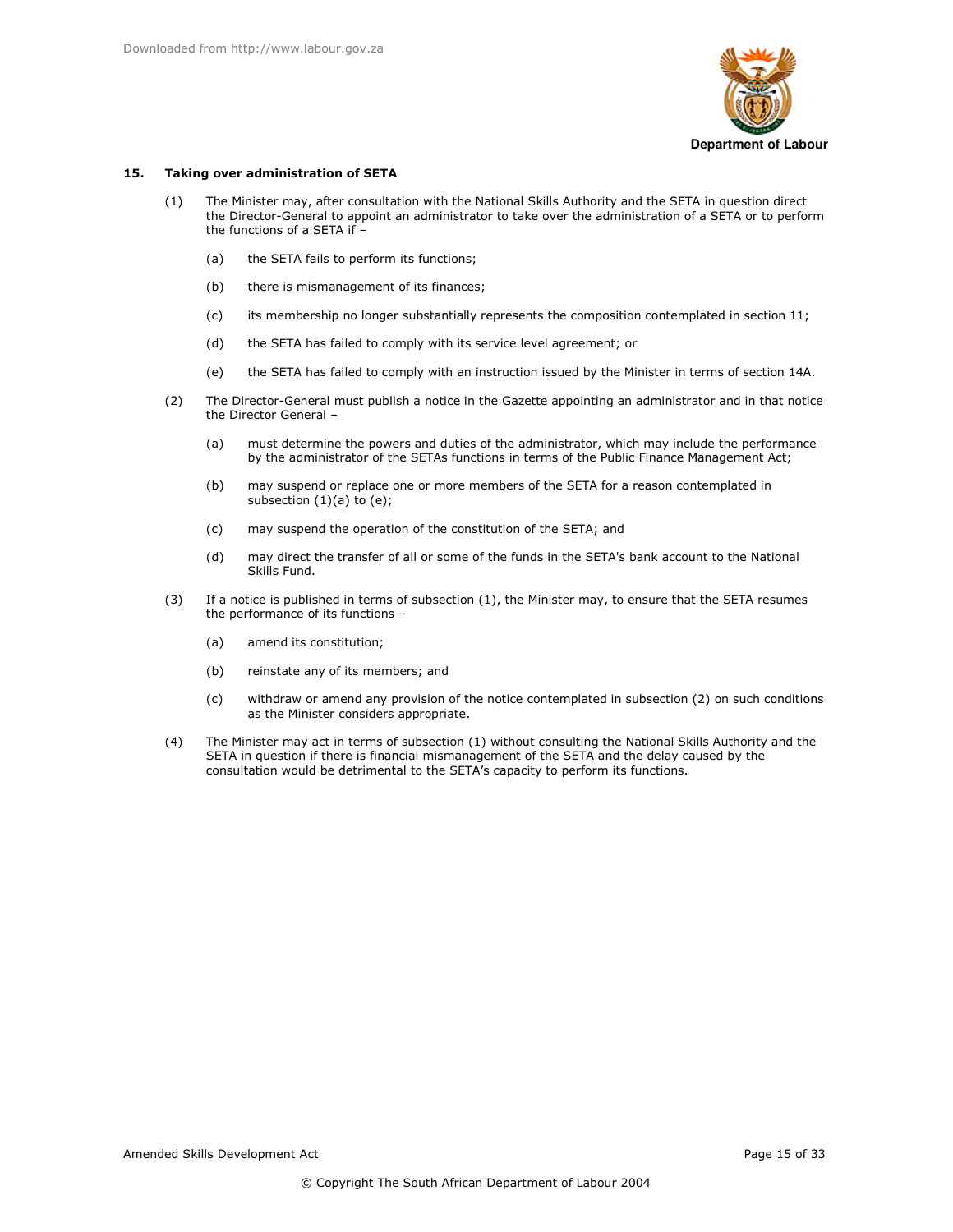

# **CHAPTER 4 LEARNERSHIPS**

#### 16. Learnerships

A SETA may establish a learnership if -

- $(a)$ the learnership consists of a structured learning component;
- $(b)$ the learnership includes practical work experience of a specified nature and duration;
- $(c)$ the learnership would lead to a qualification registered by the South African Qualifications Authority and related to an occupation; and
- $(d)$ the intended learnership is registered with the Director-General in the prescribed manner.

#### $17.$ **Learnership agreements**

- $(1)$ For the purposes of this Chapter, a "learnership agreement" means an agreement entered into for a specified period between -
	- $(a)$ a learner;
	- $(b)$ an employer or a group of employers (in this section referred to as "the employer"); and
	- $(c)$ a training provider accredited by a body contemplated in section  $5(1)(a)(ii)(bb)$  of the South African Qualifications Authority Act or group of such training providers.
- $(2)$ The terms of a learnership agreement must oblige -
	- $(a)$ the employer to -
		- $(i)$ employ the learner for the period specified in the agreement;
		- $(i)$ provide the learner with the specified practical work experience; and
		- release the learner to attend the education and training specified in the agreement;  $(iii)$
	- $(b)$ the learner to
		- work for the employer; and  $(i)$
		- $(ii)$ attend the specified education and training; and
	- the training provider to provide - $(c)$ 
		- the education and training specified in the agreement; and  $(i)$
		- $(ii)$ the learner support specified in the agreement.
- A learnership agreement must be in the prescribed form and registered with a SETA in the prescribed  $(3)$ manner.
- $(4)$ A learnership agreement may not be terminated before the expiry of the period of duration specified in the agreement unless
	- the learner meets the requirements for the successful completion of the learnership;  $(a)$
	- $(b)$ the SETA which registered the agreement approves of such termination; or
	- the learner is fairly dismissed for a reason related to the learner's conduct or capacity as an  $(c)$ employee.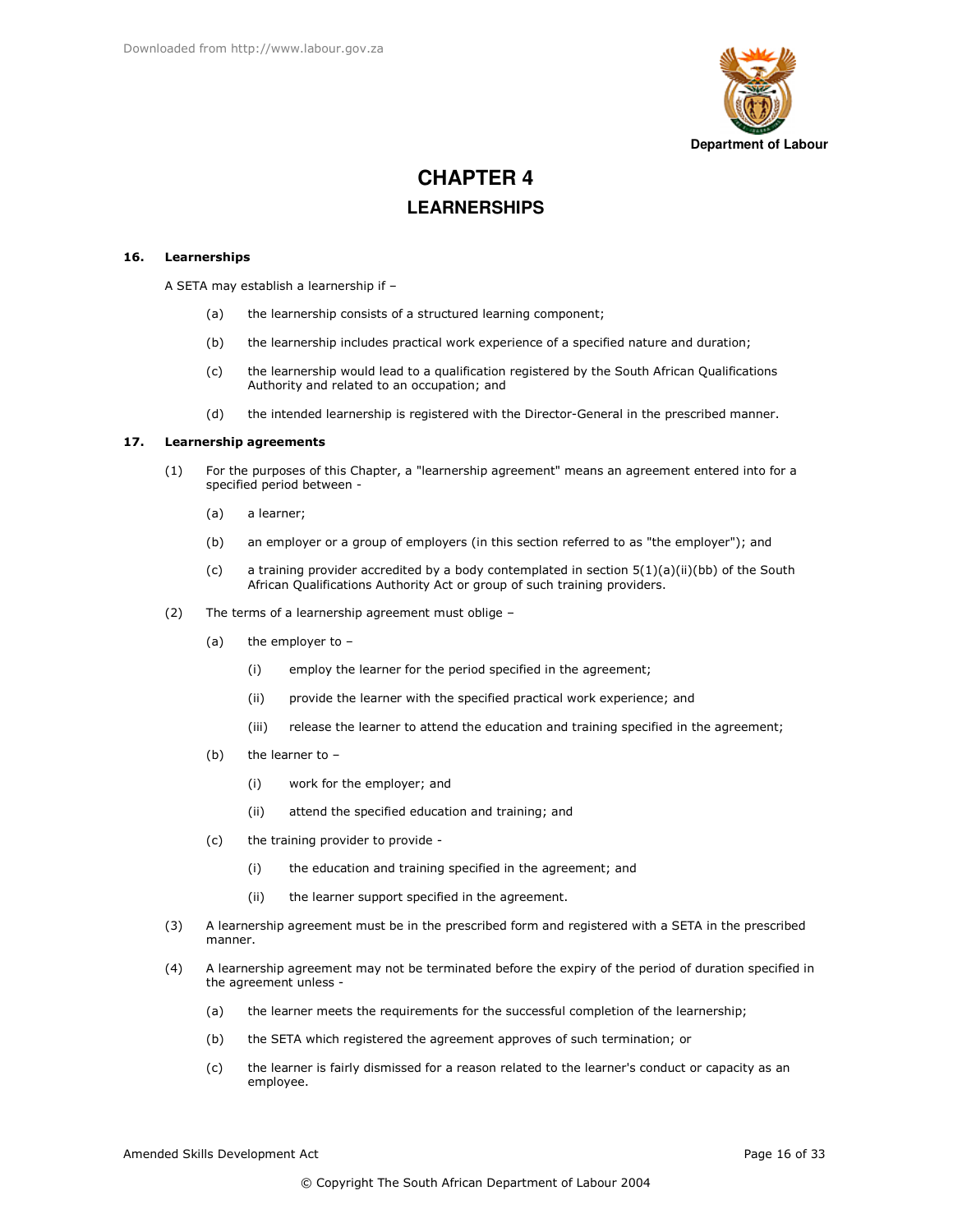

- $(5)$ The employer or training provider that is party to a learnership agreement may be substituted with -
	- $(a)$ the consent of the learner; and
	- the approval of the SETA which registered the agreement.  $(b)$
- $(6)$ A SETA must, in the prescribed manner, provide the Director-General with a record of learnership agreements registered by the SETA.
- $(7)$ The Minister may make regulations
	- permitting an employer to enter into an agreement with an agency to perform the employer's  $(a)$ obligations and exercise the employer's rights in respect of a learnership agreement or, in respect of a learner contemplated in section 18(2), a contract of employment; and
	- $(b)$ prescribing the relationship between the employer and the agency contemplated in paragraph  $(a).$

#### 18. Contract of employment with learner

- If a learner was in the employment of the employer party to the learnership agreement concerned when  $(1)$ the agreement was concluded, the learner's contract of employment is not affected by the agreement.
- $(2)$ If the learner was not in the employment of the employer party to the learnership agreement concerned when the agreement was concluded, the employer and learner must enter into a contract of employment.
- The contract of employment with a learner contemplated in subsection (2) is subject to any terms and  $(3)$ conditions that may be determined by the Minister on the recommendation of the Employment Conditions Commission established by section 59 (1) of the Basic Conditions of Employment Act.
- $(4)$ Chapters Eight and Nine [Chapters Eight and Nine of the Basic Conditions of Employment Act (BCEA) provide for the publication of sector determinations by the Minister on basic conditions of employment on the advice of the Employment Conditions Commission. Before the Commission advises the Minister on the publication of a determination: (a) the Department of Labour conducts an investigation and prepares a report; (b) the Commission then considers the report in the light of a number of factors set out in section  $54(3)$  of the BCEA and in this process may hold public hearings; and then (c) gives its advice in a report to the Minister. The effect of this section is to allow for the setting of terms and conditions of employment for learners in the similar way to the setting of conditions of apprenticeship under the Manpower Training Act, 1981 (Act No. 56 of 1981), in so far as conditions of employment are concerned - see section  $13(2)(c)$  and (k) to (p). The provisions of the BCEA are sufficiently flexible to allow for sector and cross-sector determinations for learnerships.] of the Basic Conditions of Employment Act apply, with the changes required by the context, to a determination made in terms of subsection (3) except that
	- for the purposes of section 54 (3) of that Act, the Employment Conditions Commission must also  $(a)$ consider the likely impact that any proposed condition of employment may have on the employment of learners and the achievement of the purposes of this Act; and
	- $(b)$ section 55 (7) of that Act does not apply.
- The contract of employment of a learner may not be terminated before the expiry of the period of  $(5)$ duration specified in the learnership agreement unless the learnership agreement is terminated in terms of section  $17(4)$ .
- $(6)$ The contract of employment of a learner terminates at the expiry of the period of duration specified in the learnership agreement unless the agreement was concluded with a person who was already in the employment of the employer party to the agreement when the agreement was concluded.

#### 19. **Disputes about learnerships**

- For the purposes of this section a "dispute" means a dispute about - $(1)$ 
	- the interpretation or application of any provision of - $(a)$ 
		- $(i)$ a learnership agreement;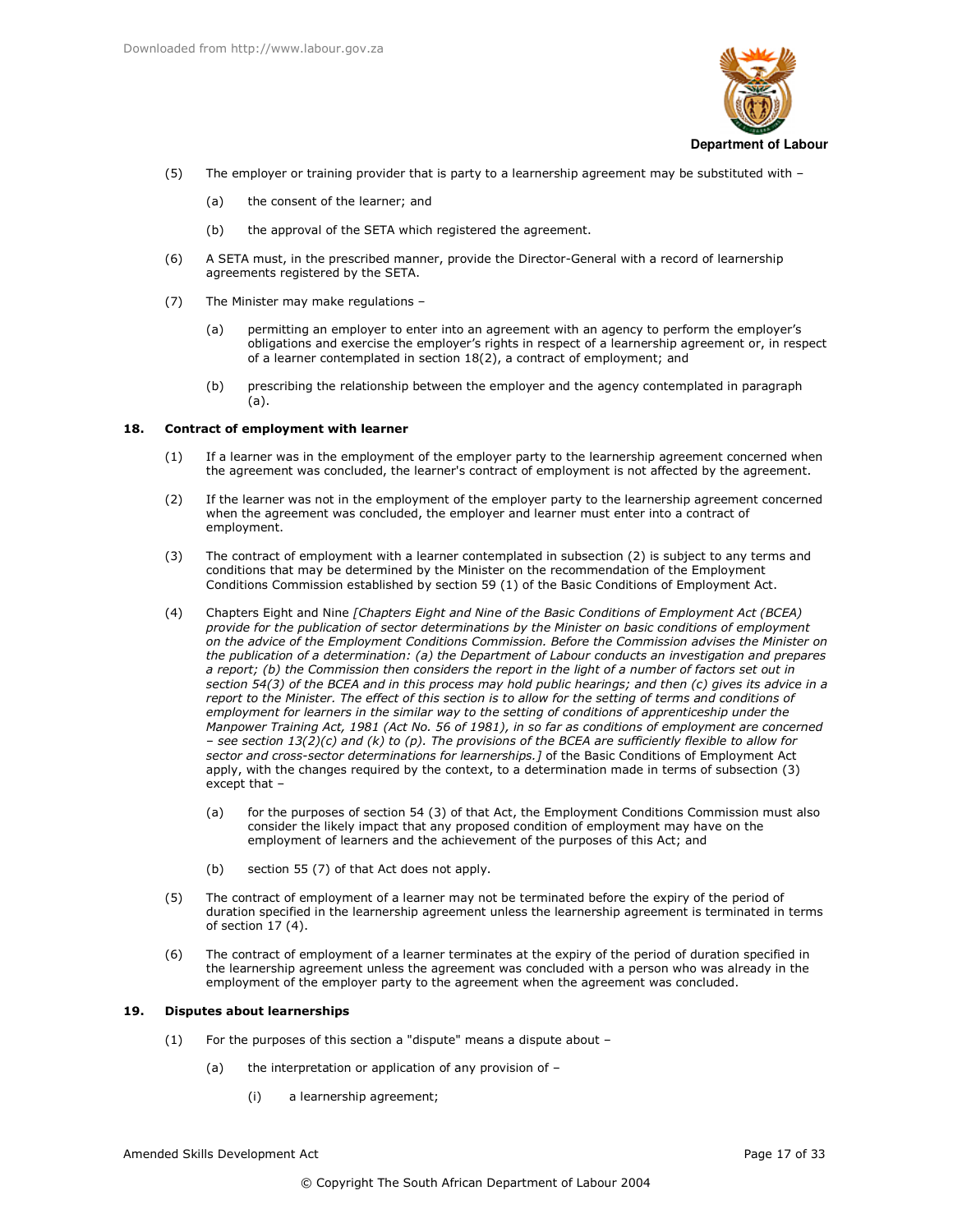

- a contract of employment of a learner contemplated in section 18(2); or  $(ii)$
- $(iii)$ a determination made in terms of section 18(3);
- this Chapter; or  $(b)$
- $(c)$ the termination of
	- a learnership agreement; or  $(i)$
	- $(ii)$ a contract of employment of a learner contemplated in section 18(2).
- Any party to a dispute may in writing refer the dispute to the Commission for Conciliation, Mediation and  $(2)$ Arbitration established by section 112 of the Labour Relations Act, 1995 (Act No. 66 of 1995).
- The party who so refers the dispute must satisfy that Commission that a copy of the referral has been  $(3)$ served on all the other parties to the dispute.
- $(4)$ The Commission must attempt to resolve the dispute through conciliation.
- $(5)$ If the dispute remains unresolved, any party may request that the dispute be resolved through arbitration as soon as possible.
- $(6)$ The law that applies to the lawfulness [The lawfulness of a dismissal is governed by the provisions of this Act, the Basic Conditions of Employment Act and the common law.] and fairness [The fairness of a dismissal is governed by the Labour Relations Act, 1995 (Act No. 66 of 1995), the Public Service Act, 1994 (Proclamation No. 103 of 1994), and the common law (administrative law in respect of public sector employees.] of a dismissal for a reason related to an employee's capacity or conduct applies to a dispute contemplated in subsection  $(1)(c)(ii)$ .
- $(7)$ Notwithstanding section 210 of the Labour Relations Act, 1995 (Act No. 66 of 1995), this section must be regarded as expressly amending any contrary provision in that Act.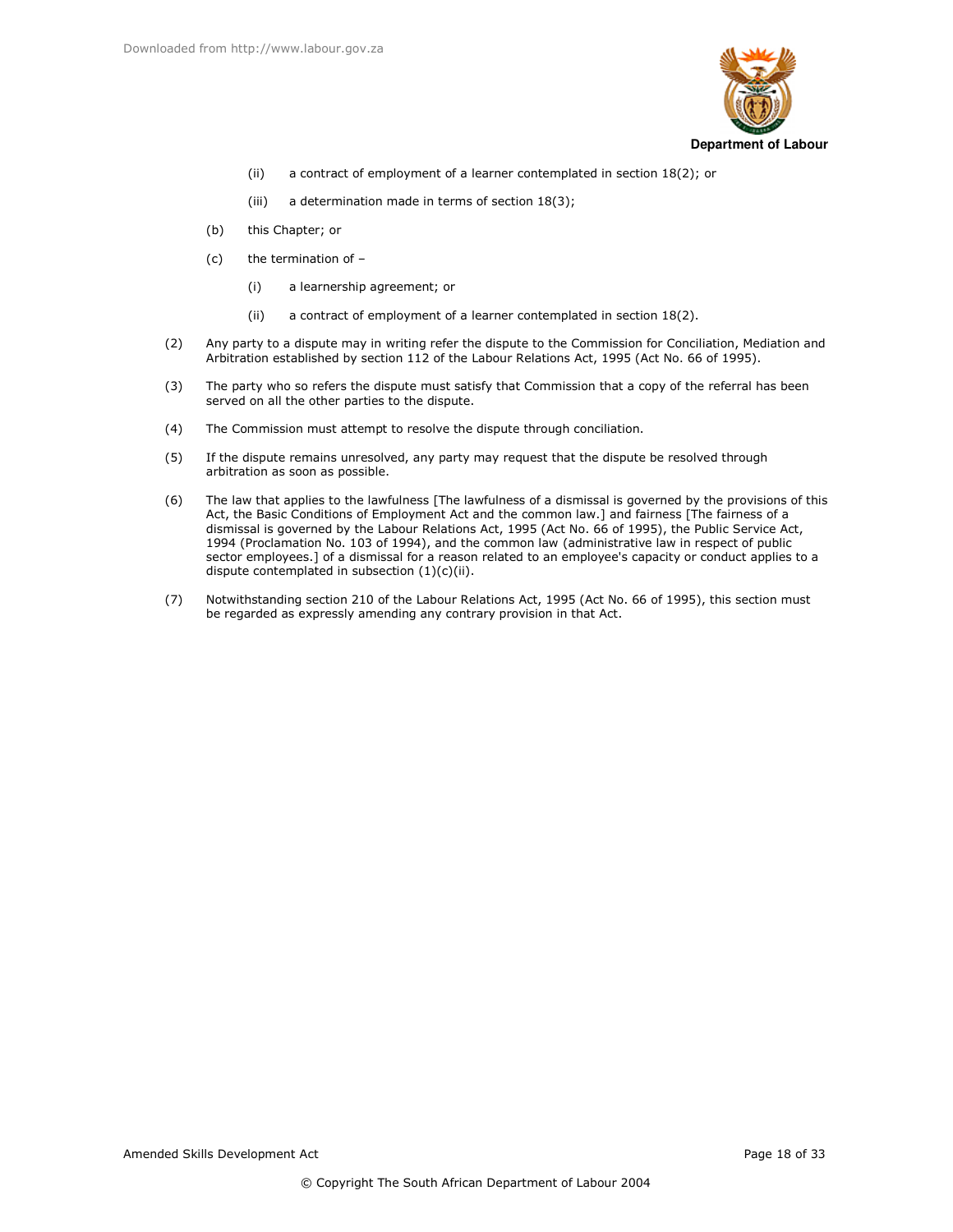

# **CHAPTER 5 SKILLS PROGRAMMES**

#### **Skills programmes** 20.

- For the purposes of this Chapter, a "skills programme" means a skills programme that - $(1)$ 
	- $(a)$ is occupationally based;
	- $(b)$ when completed, will constitute a credit towards a qualification registered in terms of the National Qualifications Framework as defined in section 1 of the South African Qualifications Authority Act;
	- $(c)$ uses training providers referred to in section 17 (1) (c); and
	- $(d)$ complies with any requirements that may be prescribed.
- Any person that has developed a skills programme may apply to - $(2)$ 
	- a SETA with jurisdiction for a grant; or  $(a)$
	- $(b)$ the Director-General for a subsidy.
- The SETA or the Director-General may fund the skills programme if - $(2)$ 
	- $(a)$ it complies with -
		- $(i)$ subsection (1);
		- $(ii)$ any requirements imposed by the SETA or the Director-General; and
		- any prescribed requirements; and  $(iii)$
	- $(b)$ it is in accordance with
		- the sector skills development plan of the SETA; or  $(i)$
		- $(ii)$ the national skills development strategy; and
	- $(c)$ there are funds available.
- $(3)$ A SETA or the Director-General may set any terms and conditions for funding in terms of subsection (3) that the SETA or the Director-General, as the case may be, considers necessary.
- $(4)$ The SETA or the Director-General must monitor the skills programmes funded by the SETA or the Director-General, as the case may be.
- A SETA or the Director-General that has made funds available for a skills programme may withhold  $(5)$ funds or recover any funds paid if the SETA or the Director-General, as the case may be, is of the opinion that
	- the funds are not being used for the purpose for which they were made available;  $(a)$
	- $(b)$ any term or condition of the funding is not complied with; or
	- $(c)$ the SETA or the Director-General, as the case may be, is not satisfied that the training is up to standard.

#### 21. **Disputes**

Any party to a dispute about the application or interpretation of -

- $(a)$ any term or condition of funding referred to in section 20 (4); or
- any provision of this Chapter, may refer the dispute to the Labour Court for adjudication.  $(b)$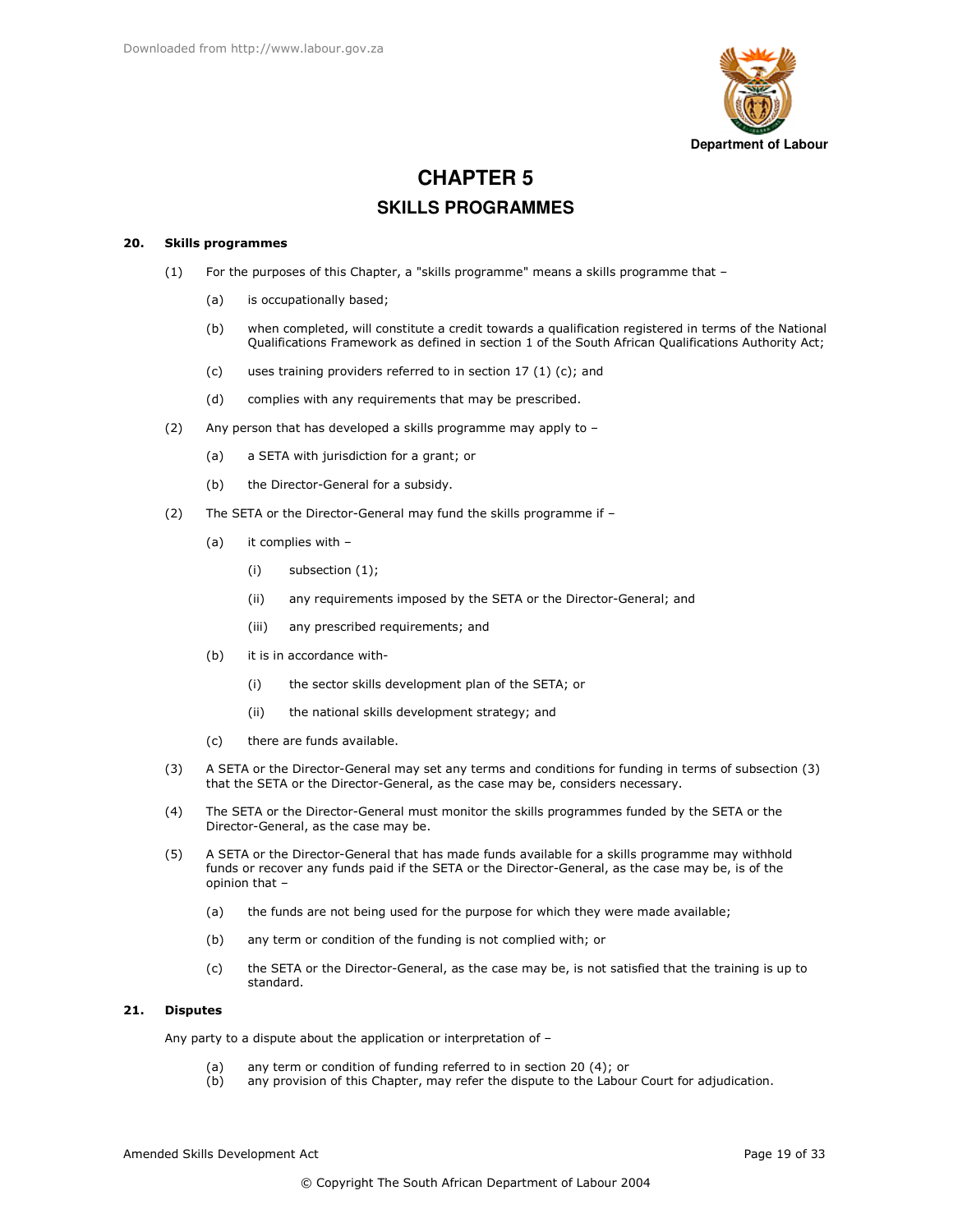

# **CHAPTER 6**

# **INSTITUTIONS IN DEPARTMENT OF LABOUR AND REGULATION OF PRIVATE EMPLOYMENT SERVICES AGENCIES**

## 22. Skills Development Planning Unit

- (1) Subject to the laws governing the public service, the Director-General must -
	- (a) establish a Skills Development Planning Unit in the Department; and
	- (b) provide the Unit with the personnel and financial resources necessary for the performance of its functions.
- $(2)$  The functions of the Skills Development Planning Unit are  $-$ 
	- $(a)$ research and analyse the labour market in order to determine skills development needs for  $-$ 
		- $(i)$ uth Africa as a whole;
		- (ii) each sector of the economy; and
		- $(iii)$ rgans of state;
	- $(b)$ assist in the formulation of  $-$ 
		- (i) the national skills development strategy; and
		- (ii) sector skills development plans; and
	- $(c)$ provide information on skills to--
		- (i) the Minister;
		- (ii) the National Skills Authority;
		- (iii) SETAs;
		- (iv) education and training providers; and
		- $(v)$ rgans of state.

#### 23. **Employment services**

- $(1)$  Subject to the laws governing the public service, the Director-General must  $-$ 
	- (a) establish labour centres in the Department; and
	- (b) appoint such number of persons in the public service at each centre as is necessary to perform the functions of that centre.
- $(2)$  The functions of those labour centres are  $-$ 
	- $(a)$ provide employment services for workers, employers and training providers, including improvement of such services to rural communities;
	- $(b)$ register work-seekers;
	- $(c)$ register vacancies and work opportunities;
	- $(d)$ assist prescribed categories of persons--
		- $(i)$ enter special education and training programmes;
		- $(ii)$ find employment;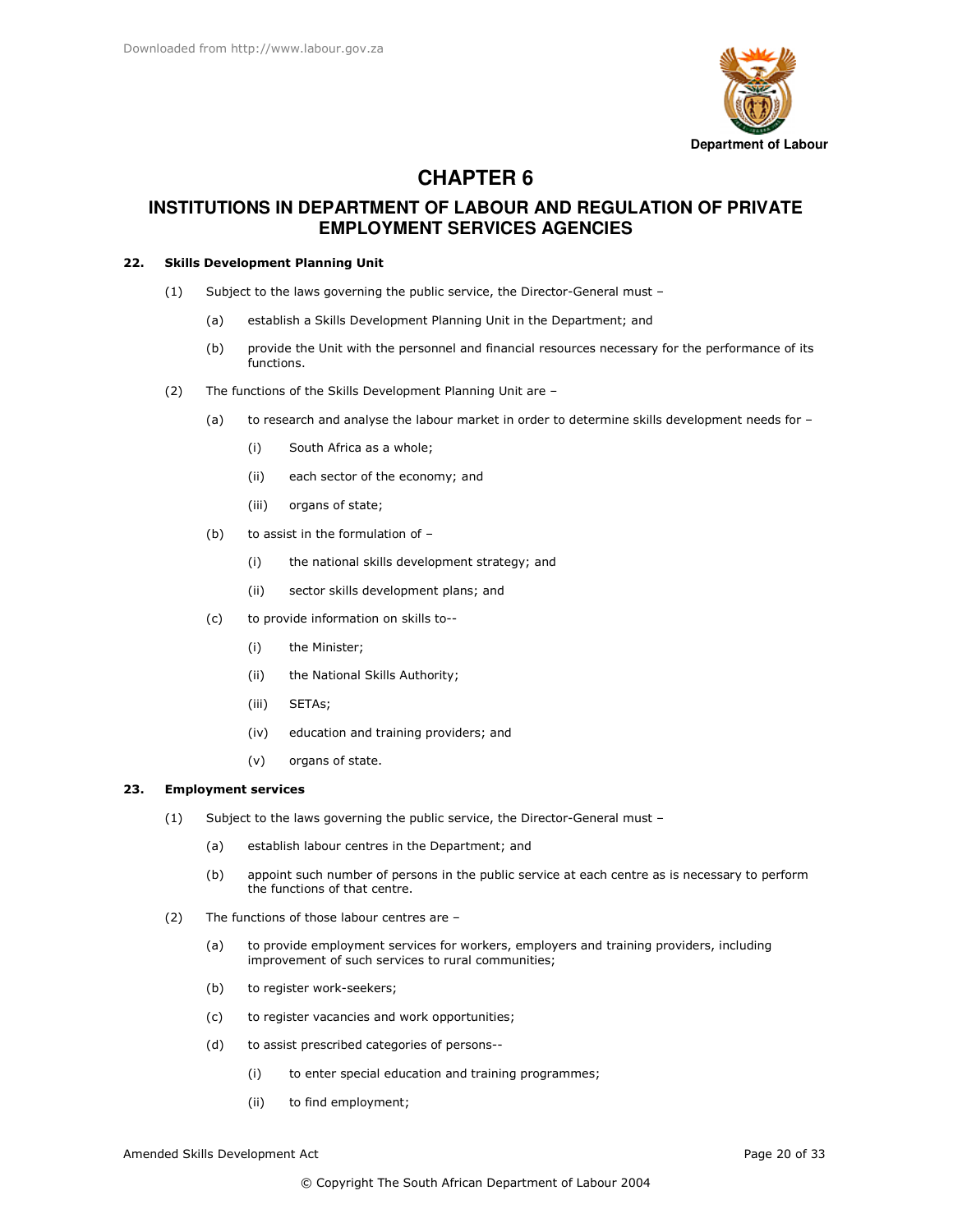

- $(iii)$ to start income-generating projects; and
- $(iv)$ to participate in special employment programmes; and
- to perform any other prescribed function related to the functions referred to in paragraphs (a) to  $(e)$  $(d)$ .
- The Minister may, after consulting the National Skills Authority, by notice in the Gazette, require each  $(3)$ employer to notify a labour centre in the prescribed manner of -
	- $(a)$ any vacancy that employer has; and
	- $(b)$ the employment of any work-seeker referred by that labour centre.

#### 24. Registration of persons that provide employment services

- $(1)$ Any person who wishes to provide employment services for gain must apply for registration as a private employment services agency to the Director-General in the prescribed manner.
- $(2)$ The Director-General must register the applicant if satisfied that the prescribed criteria have been met.
- If the Director-General - $(3)$ 
	- $(a)$ registers an applicant, the prescribed certificate must be issued to that person; or
	- $(b)$ refuses to register an applicant, the Director-General must give written notice of that decision to the applicant.
- $(4)$ A registered private employment services agency must comply with the prescribed criteria.
- $(5)$ The Director-General may withdraw the registration of any private employment services agency that fails to comply with this Act or any prescribed requirements or criteria.

#### 25. Cancellation of registration of private employment services agency

- Subject to this section, the Director-General may cancel the registration of a private employment  $(1)$ services agency if the private employment services agency is not complying with the prescribed criteria.
- If the Director-General has reason to believe that a private employment services agency is not  $(2)$ complying with the prescribed criteria and accordingly that its registration should be cancelled, the Director-General must, before cancelling its registration -
	- $(a)$ notify the agency of the intention to cancel registration and the reasons for doing so;
	- give the agency 30 days from the date of the notice to make representations on why its  $(b)$ registration should not be cancelled; and
	- take those representations into account in reaching a decision.  $(c)$
- $(3)$ If the Director-General cancels the registration of a private employment services agency, the Director-General must give written notice of that decision to the private employment services agency.

#### 26. Appeal against Director-General's decision

- Any person aggrieved by a decision of the Director-General in terms of section 24 (3) (b) or 25 (3) may,  $(1)$ within 30 days of the written notice of that decision, in writing, request the Director-General to give that person written reasons for the decision.
- The Director-General must give that person written reasons for the decision within 30 days of receiving  $(2)$ that request.
- $(3)$ Any person aggrieved by a decision of the Director-General in terms of section 24 (3) (b) or 25 (3) may appeal to the Labour Court against that decision within 60 days of
	- the date of the Director-General's decision; or  $(a)$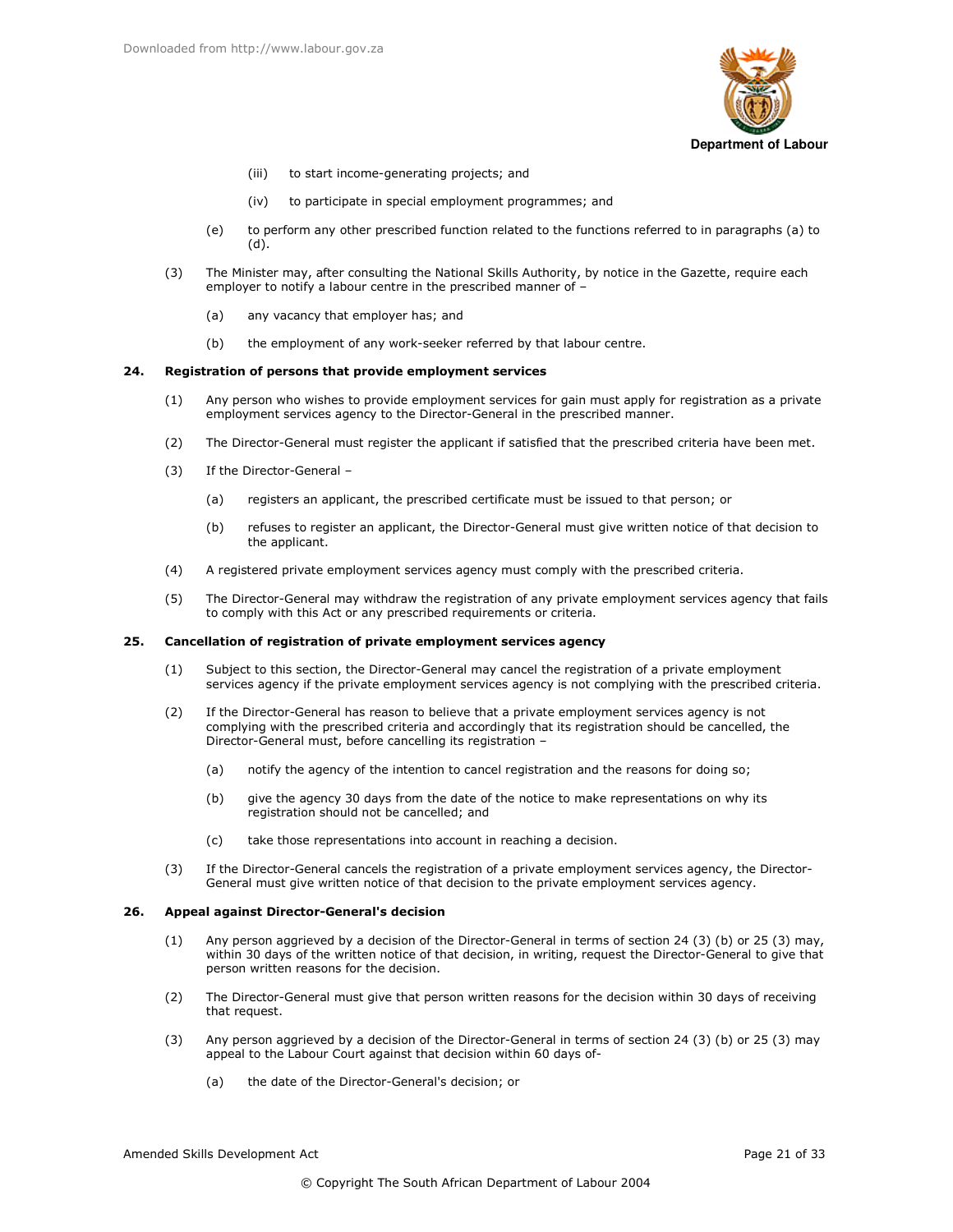

- if written reasons for the decision are requested, the date of those reasons.  $(b)$
- The Labour Court may, on good cause shown, extend the period within which a person may note that appeal.  $(4)$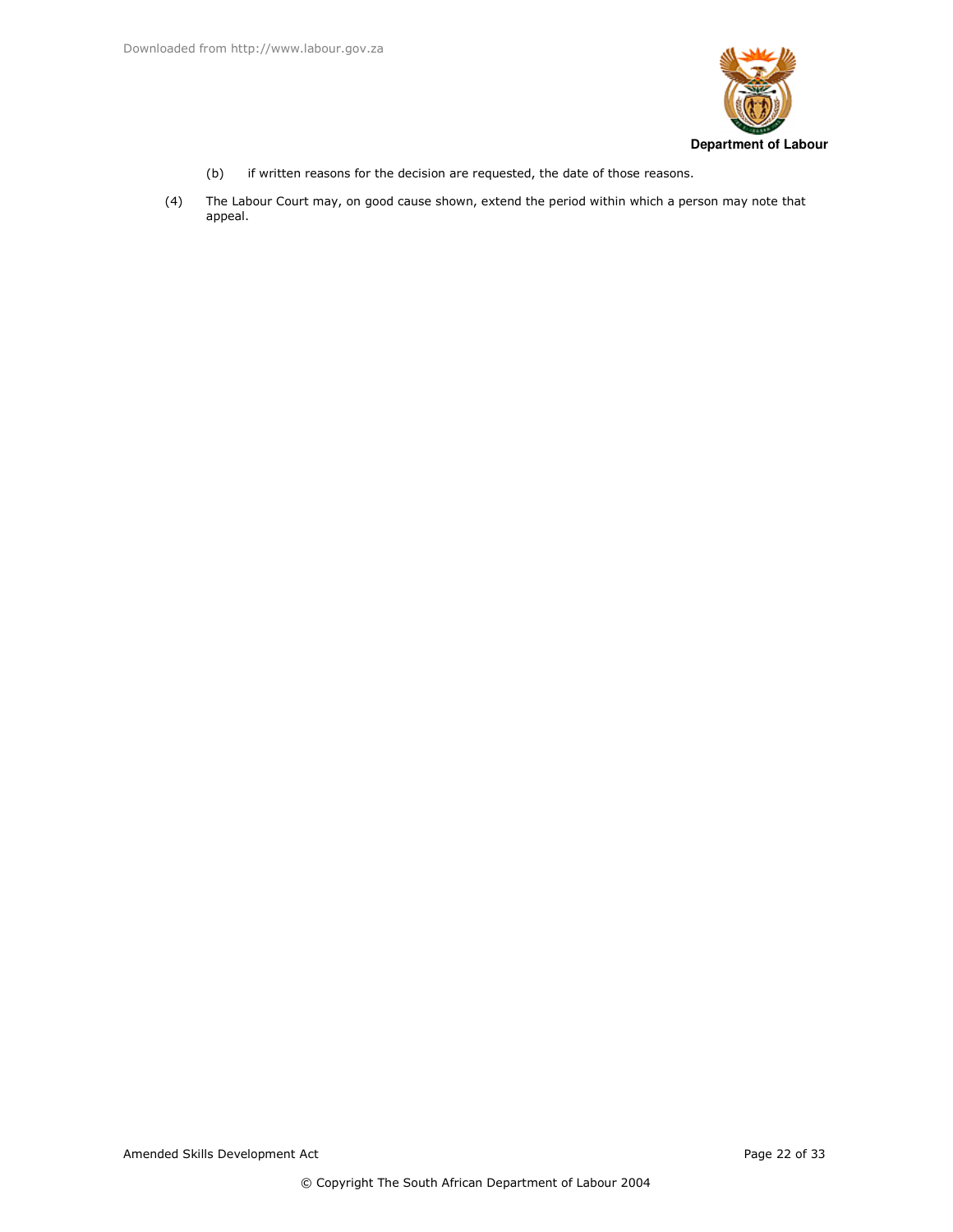

# **CHAPTER 7 FINANCING SKILLS DEVELOPMENT**

#### **National Skills Fund** 27.

- The National Skills Fund is hereby established.  $(1)$
- The Fund must be credited with - $(2)$ 
	- 20 per cent of the skills development levies, interest and penalties collected in respect of every  $(a)$ SETA, as required by sections  $8(3)(a)$  and  $9(a)$  of the Skills Development Levies Act;
	- the skills development levies, interest and penalties collected by the Commissioner from  $(b)$ employers which do not fall within the jurisdiction of a SETA, as required by section  $8(3)(c)$  of the Skills Development Levies Act:
	- money appropriated by Parliament for the Fund;  $(c)$
	- $(d)$ interest earned on investments contemplated in section 29 (3);
	- $(e)$ donations to the Fund; and
	- $(f)$ money received from any other source.

#### 28. Use of money in Fund

- $(1)$ The money in the Fund may be used only for the projects identified in the national skills development strategy as national priorities or for such other projects related to the achievement of the purposes of this Act as the Director-General determines.
- A maximum of two per cent of the money allocated to the Fund in terms of section 8(3)(a) of the Skills  $(2)$ Development Levies Act may be used to administer the Fund.

#### 29. **Control and administration of Fund**

- $(1)$ The Director-General is the accounting officer of the Fund in terms of the Exchequer Act, 1975 (Act No. 66 of 1975) and must -
	- $(a)$ control the Fund:
	- $(h)$ keep a proper record of all financial transactions, assets and liabilities of the Fund; and
	- as soon as possible after the end of each financial year, ending on the prescribed date, prepare  $(c)$ accounts of the income and expenditure of the Fund for the year and a balance sheet of its assets and liabilities as at the end of that year.
- Any money in the Fund not required for immediate use may be invested with the Public Investment  $(2)$ Commissioner or with a financial institution approved by the Minister and may be withdrawn when required.
- Any unexpended balance in the Fund at the end of the financial year must be carried forward to the next  $(3)$ financial year as a credit to the Fund.
- The accounts and balance sheet contemplated in subsection  $(1)(c)$  must be submitted by the Director- $(4)$ General to the National Skills Authority for information as soon as possible after they have been prepared.

#### 30. Budget for training by public service employers

Each public service employer in the national and provincial spheres of government -

- $(a)$ must budget for at least -
	- 0,5 per cent of its payroll with effect from 1 April 2000  $(i)$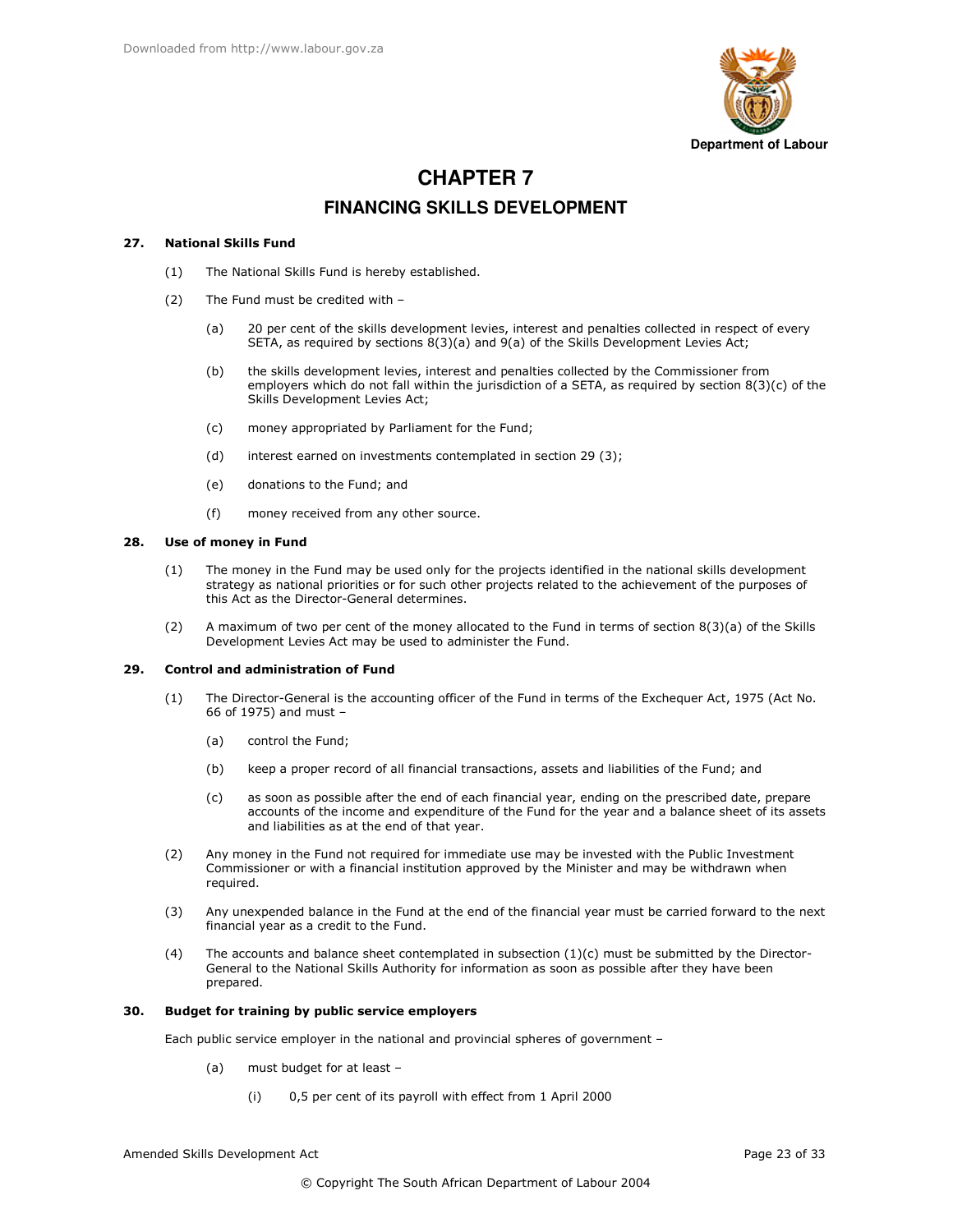

- $(ii)$ one per cent of its payroll with effect from 1 April 2001, for the training and education of its employees; and
- $(iii)$ may contribute funds to a SETA.

# 30A. Budget for training by national and provincial public entities

If 80 per cent or more of the expenditure of a national or provincial public entity is defrayed directly or indirectly from funds voted by Parliament, that entity -

- $(a)$ must annually budget at least one per cent of its payroll for the training and education of its employees; and
- $(b)$ may contribute funds to a SETA.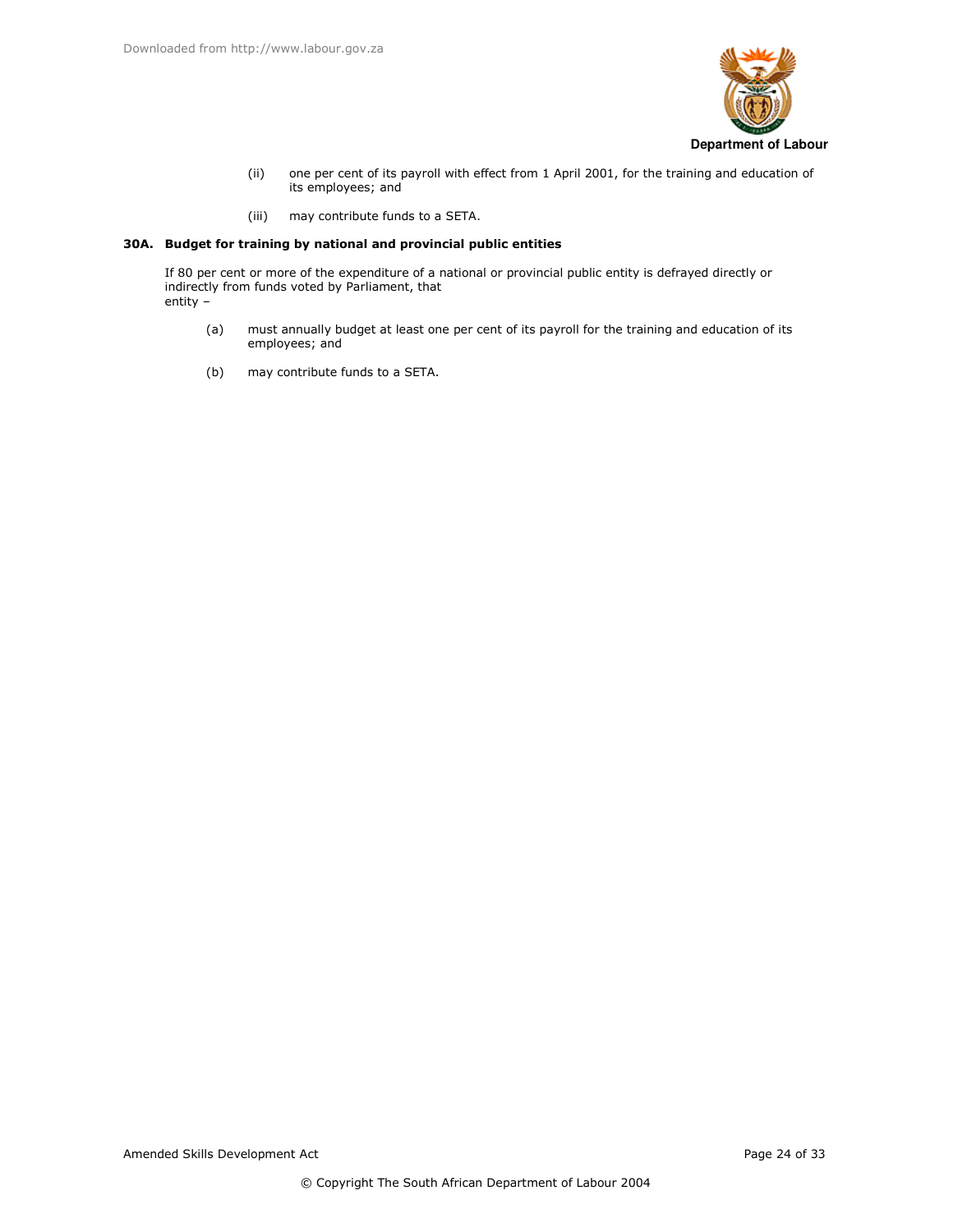

# **CHAPTER 8 GENERAL**

### 30B. National standard of good practice in skills development

- $(1)$ In order to achieve the purposes of this Act, the Minister may, by notice in the Gazette, establish a national standard of good practice in skills development.
- The Minister may take any steps necessary to achieve the national standard contemplated in subsection (1) and may  $(2)$ establish an agency or contract with an existing agency.
- The Director-General may allocate funds form the National Skills Fund to fund any activity undertaken in terms of this  $(3)$ section.

#### $31.$ **Jurisdiction of Labour Court**

- $(1)$ Subject to the jurisdiction of the Labour Appeal Court and except where this Act provides otherwise, the Labour Court has exclusive jurisdiction in respect of all matters arising from this Act.
- The Labour Court may review any act or omission of any person in connection with this Act on any  $(2)$ grounds permissible in law.
- If proceedings concerning any matter contemplated in subsection (1) are instituted in a court that does  $(3)$ not have jurisdiction in respect of that matter, that court may at any stage during proceedings refer the matter to the Labour Court.

#### 32. Monitoring, enforcement and legal proceedings

- Chapter Ten, and sections 90 to 93 of and Schedule Two to the Basic Conditions of Employment Act  $(1)$ apply, with changes required by the context, to  $$ 
	- the monitoring and enforcement of this Act; and  $(a)$
	- any legal proceedings concerning a contravention of this Act.  $(b)$
- A labour inspector appointed in terms of section 63 of the Basic Conditions of Employment Act may issue  $(2)$ an order in the prescribed form requiring any person to cease conducting the business of a private employment services agency in contravention of this Act.

#### 33 **Offences**

It is an offence to  $-$ 

- $(a)$ obstruct or attempt to influence improperly a person who is performing a function in terms of this Act;
- $(b)$ obtain or attempt to obtain any prescribed document by means of fraud, false pretences or by submitting a false or forged prescribed document;
- $(c)$ furnish false information in any prescribed document knowing that information to be false;
- $(d)$ provide employment services for gain without being registered in terms of section 24; or
- $(e)$ conduct the business of a private employment services agency in contravention of this Act or any prescribed requirement.

#### $34$ **Penalties**

Any person convicted of an offence referred to in section 33 may be sentenced to a fine or imprisonment for a period not exceeding one year.

#### 35. **Delegation**

 $(1)$ The Minister may in writing delegate to the Director-General or any other officer of the Department any power or duty conferred or imposed on the Minister by this Act.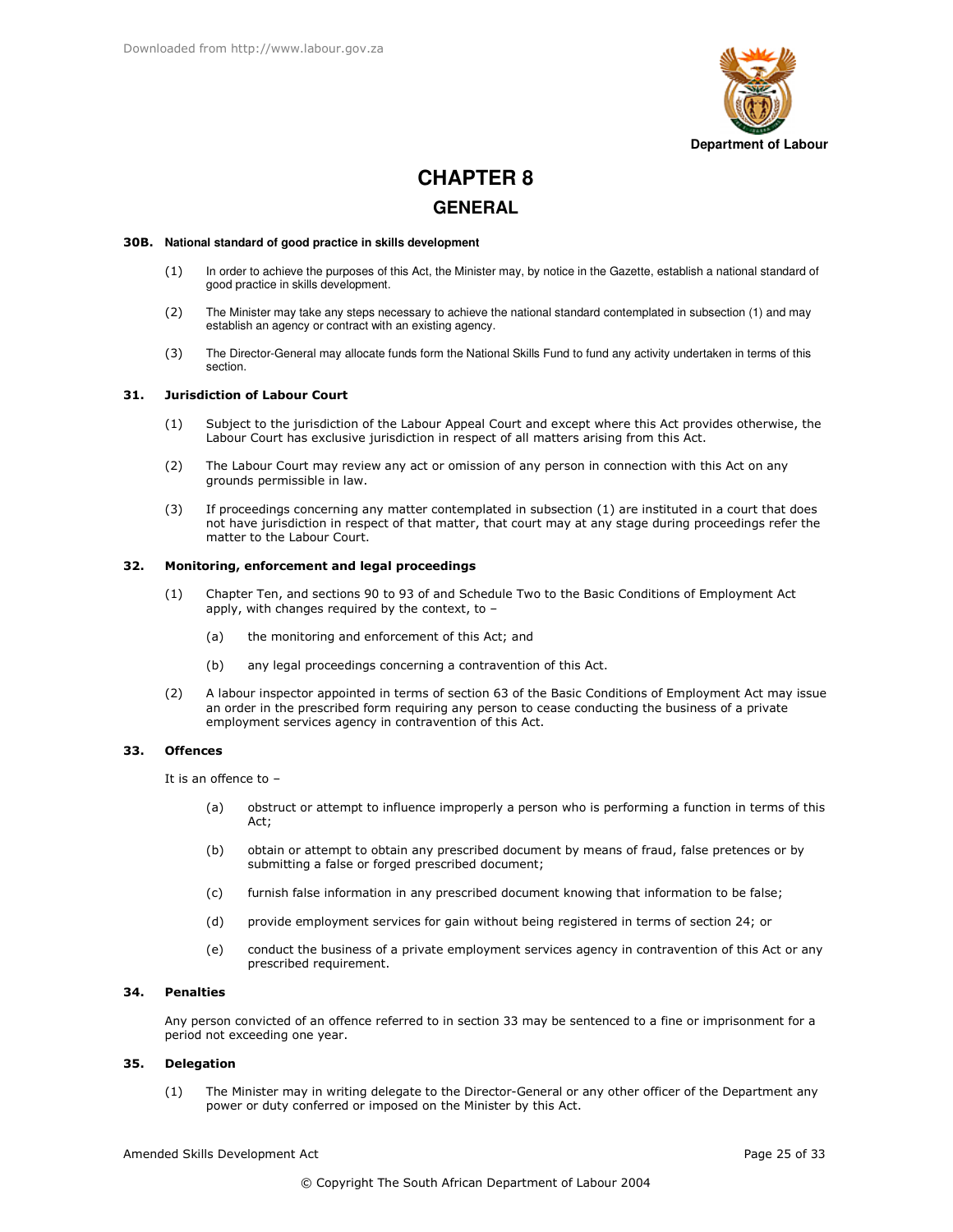

- The Director-General may, in writing, delegate to any officer of the Department any power or duty  $(2)$ conferred or imposed on the Director-General by this Act.
- Any person to whom any power or duty has been delegated in terms of subsection (1) or (2) must  $(3)$ exercise that power or perform that duty subject to the conditions that the person who made the delegation considers necessary.
- Any delegation in terms of subsection (1) or (2)-- $(4)$ 
	- $(a)$ must be in writing;
	- does not prevent the person who made the delegation from exercising the power or performing  $(b)$ the duty so delegated; and
	- $(c)$ may at any time be withdrawn in writing by that person.

#### 36 **Regulations**

The Minister may, after consultation with the National Skills Authority, by notice in the Gazette, make regulations regarding -

- any matter which may or must be prescribed under this Act;  $(a)$
- $(b)$ any procedure, period, criterion or standard for SETAs to perform any function in terms of section  $10(1);$
- $(c)$ categories and amounts of grants that may be allocated in terms of section  $10(1)(b)(iii)$ ;
- $(d)$ the criteria or conditions that may be attached to grants allocated in terms of section  $10(1)(b)(iii);$
- $(e)$ the evaluation of applications for grants in terms of section  $10(1)(b)(iii)$ ;
- the manner in which grants may be allocated in terms of section  $10(1)(b)(iii)$ ;  $(f)$
- the exercise by a SETA of any power contemplated in section 10(2);  $(g)$
- $(h)$ the content, format and timeframe for submitting any report or plan that SETAs are required to submit in terms of this Act;
- $(i)$ the services in respect of which a SETA may earn income in terms of section  $14(1)(e)$  and the fees, including maximum fees, that may be charged in respect of such services;
- $(i)$ the financial systems that SETAs are required to utilise;
- $(k)$ the submission by employers to SETAs of workplace skills plans and reports and the and the form and contents of such reports;
- the appointment by employers of workplace skills facilitators and the obligations of employers in  $(1)$ respect of workplace skills facilitators;
- $(m)$ the rights and functions of workplace skills facilitators;
- the rights of registered trade unions, or other employee representatives, to consult with their  $(n)$ employer over developing, implementing and reporting on workplace skills plans and on other matters dealt with in this Act:
- $(0)$ circumstances specified in the regulations under which a private employment services agency may charge fees in respect of any services provided by private employment services agencies and the maximum fees that may be charged;
- $(p)$ services for which private employment services agencies may not charge work-seekers fees;
- a form for registering private employment services agencies;  $(q)$
- the administration, operation, functioning and obligations of the National Skills Fund; and  $(r)$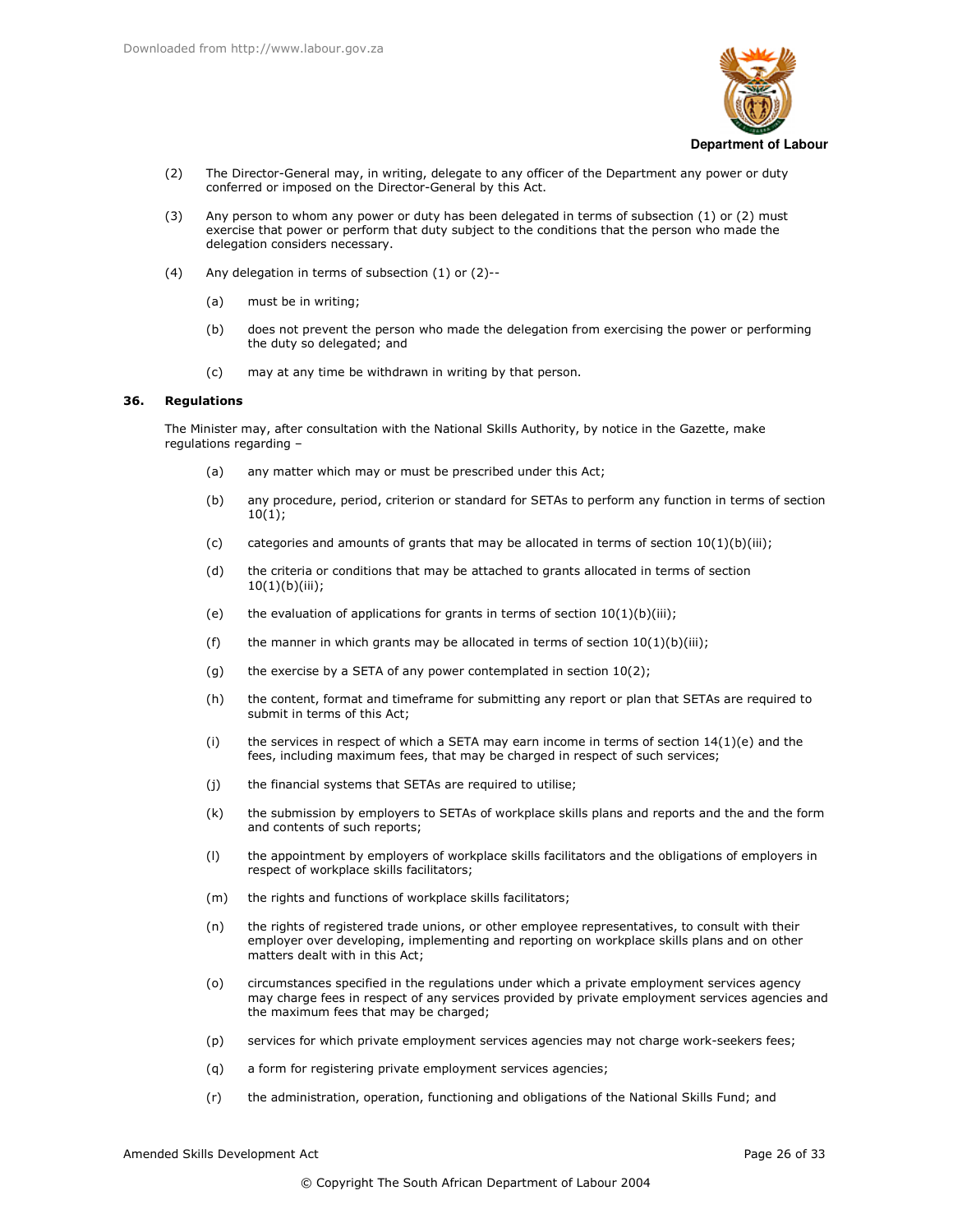

 $(s)$ any other matter which it is necessary or expedient to prescribe in order to achieve the purposes of this Act.

#### 37. Repeal of laws and transitional provisions

- $(1)$ The laws referred to Schedule 1 are hereby repealed to the extent specified.
- $(2)$ The repeal of those laws is subject to any transitional provision in Schedule 2.

#### 38. **Act binds State**

This Act binds the State.

#### 39. **Short title and commencement**

- $(1)$ This Act is called the Skills Development Act, 1998.
- $(2)$ This Act takes effect on a date to be determined by the President by proclamation in the Gazette.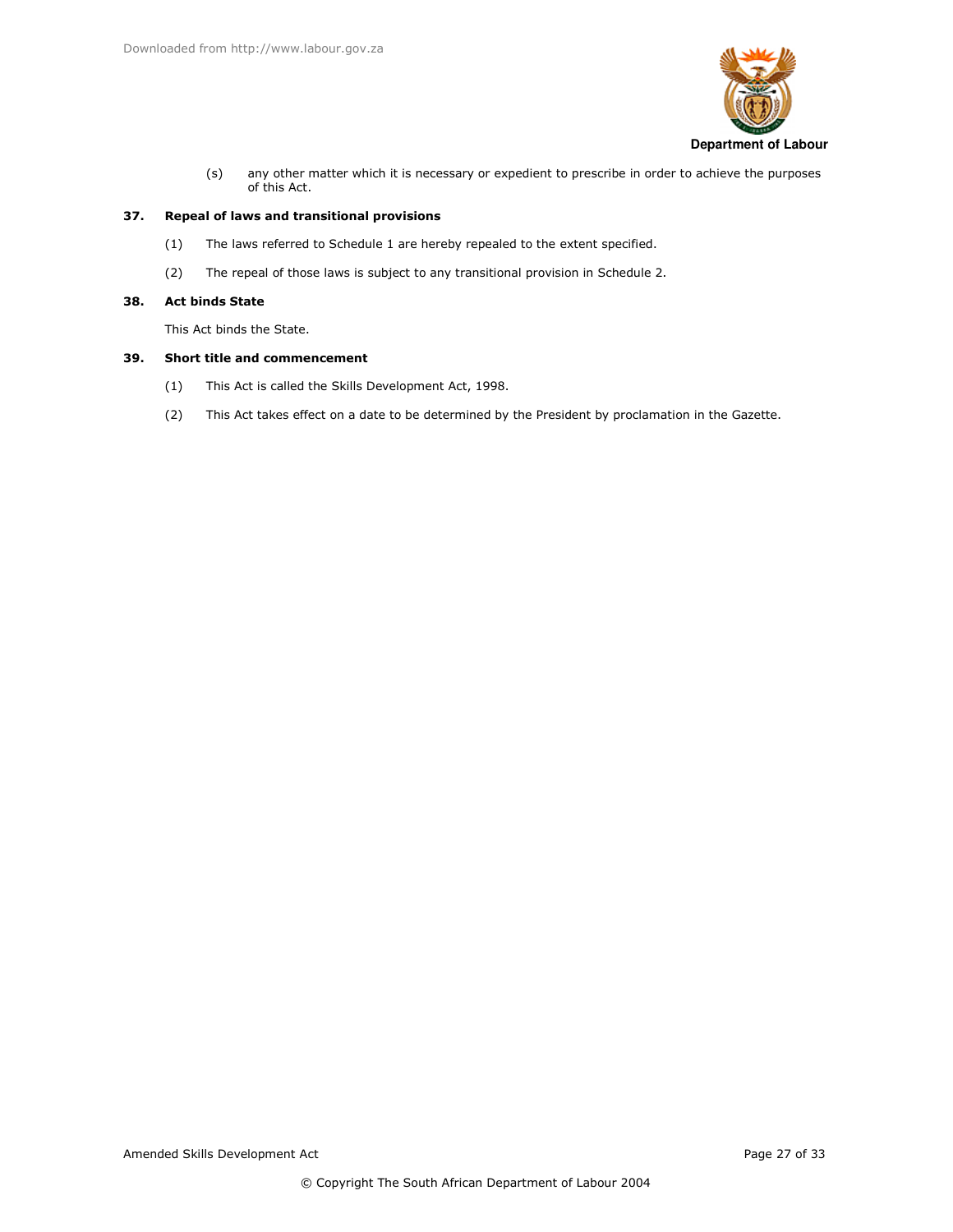

# **SCHEDULE 1**

# **REPEAL OF LAWS**

# (Section 37 (1))

| No. and year of law | Short title                         | Extent of repeal   |
|---------------------|-------------------------------------|--------------------|
| Act No. 56 of 1981  | Manpower Training Act, 1981         | The whole.         |
| Act No. 62 of 1981  | Guidance and Placement Act, 1981    | The whole.         |
| Act No. 41 of 1985  | Local Government Training Act, 1985 | The whole.         |
| Act No. 106 of 1996 | Telecommunications Act, 1996        | Sections 78 to 87. |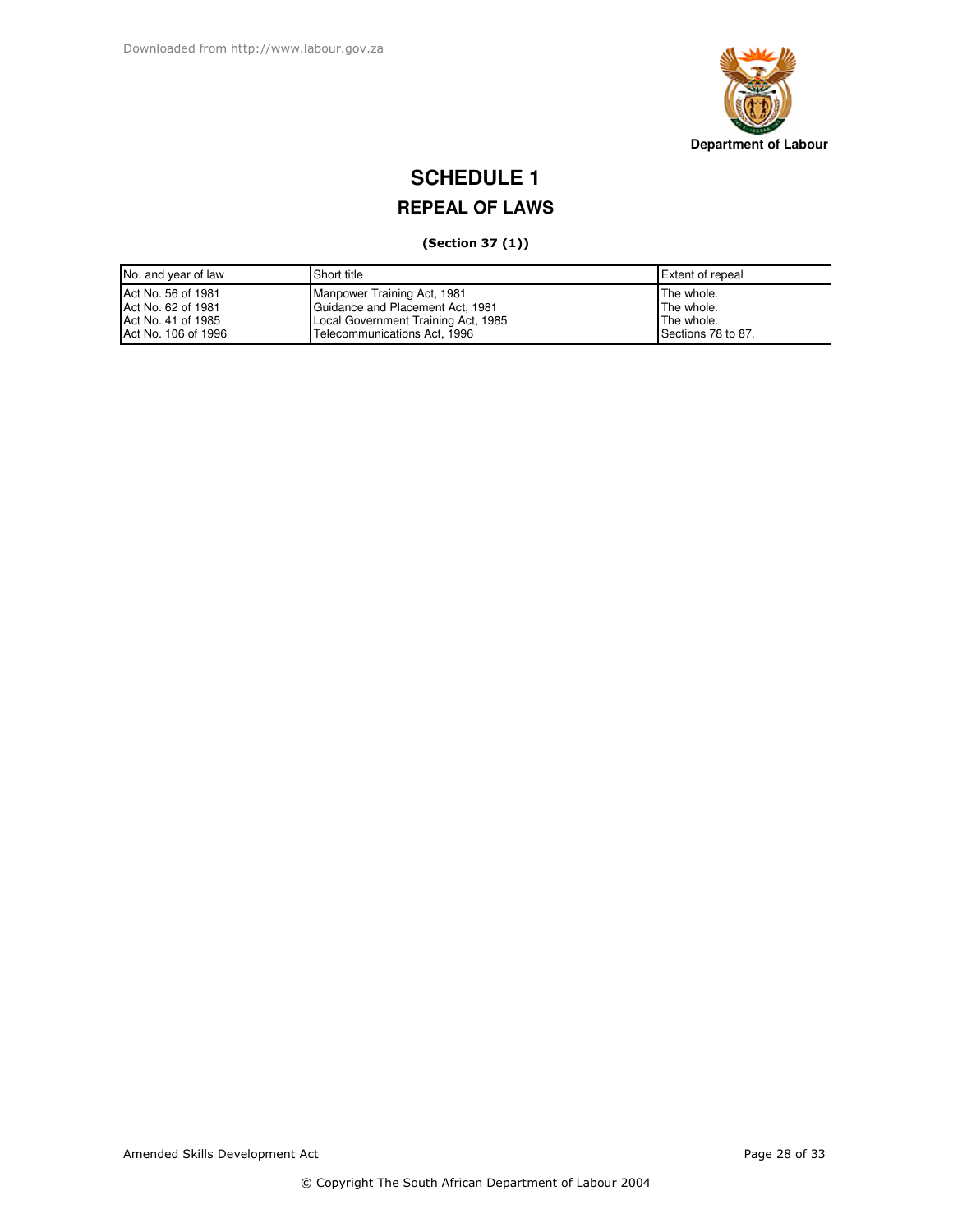

# **SCHEDULE 2 TRANSITIONAL PROVISIONS**

(Section 37 (2))

#### $\mathbf{1}$ . **Definitions**

In this Part-

"Guidance and Placement Act" means the Guidance and Placement Act, 1981 (Act No. 62 of 1981);

"Local Government Training Act" means the Local Government Training Act, 1985 (Act No. 41 of 1985);

"Manpower Training Act" means the Manpower Training Act, 1981 (Act No. 56 of 1981); and

"Telecommunications Act" means the Telecommunications Act, 1996 (Act No. 103 of 1996).

#### $\mathbf{z}$ **National Training Board**

Until the chairperson and other members of the National Skills Authority are appointed, the National Training Board, established in terms of section 3 of the Manpower Training Act, continues to exist and to perform the functions of the National Skills Authority.

#### $\mathbf{R}$ **Manpower Development Fund**

All assets, rights, liabilities and obligations of the Manpower Development Fund, established by section 38 of the Manpower Training Act, are hereby transferred to the National Skills Fund.

#### $\mathbf{4}$ . **Training boards and apprenticeships**

- Subject to subitem (4), a training board, established and accredited in terms of sections 12A and 12B of  $(1)$ the Manpower Training Act, continues to exist and perform its functions as if that Act had not been repealed, until 31 March 2000.
- $(2)$ When a training board ceases to exist on 31 March 2000
	- that training board must be wound up in terms of its constitution; and  $(a)$
	- any apprentice under a contract of apprenticeship, registered by that training board and in  $(b)$ existence immediately before the training board ceases to exist, must be dealt with as if the Manpower Training Act had not been repealed except that the Director-General must perform the functions of the training board until that contract of apprenticeship expires.
- $(3)$ The Minister must, by notice in the Gazette, abolish a training board before 31 March 2000 if-
	- $(a)$ a SETA is established; and
	- that SETA has jurisdiction over any part of an industry or area in respect of which the training  $(b)$ board has been accredited in terms of section 12B of the Manpower Training Act.
- $(4)$ When a training board is abolished in terms of a notice referred to in subitem (3)-
	- all the assets, rights, liabilities and obligations of the training board are transferred to the SETA  $(a)$ designated in that notice: and
	- any apprentice under a contract of apprenticeship, registered by the training board and in  $(b)$ existence immediately before the training board is abolished, must, subject to subitem (6), be dealt with as if the Manpower Training Act had not been repealed except that that SETA must perform the functions of the training board until the contract of apprenticeship expires.
- $(5)$ Subject to sub-item (4)(b), all sections of the Manpower Training Act that concern apprentices (a) remain in force as if that Act had not been repealed until a date determined by the Minister by notice in the Gazette.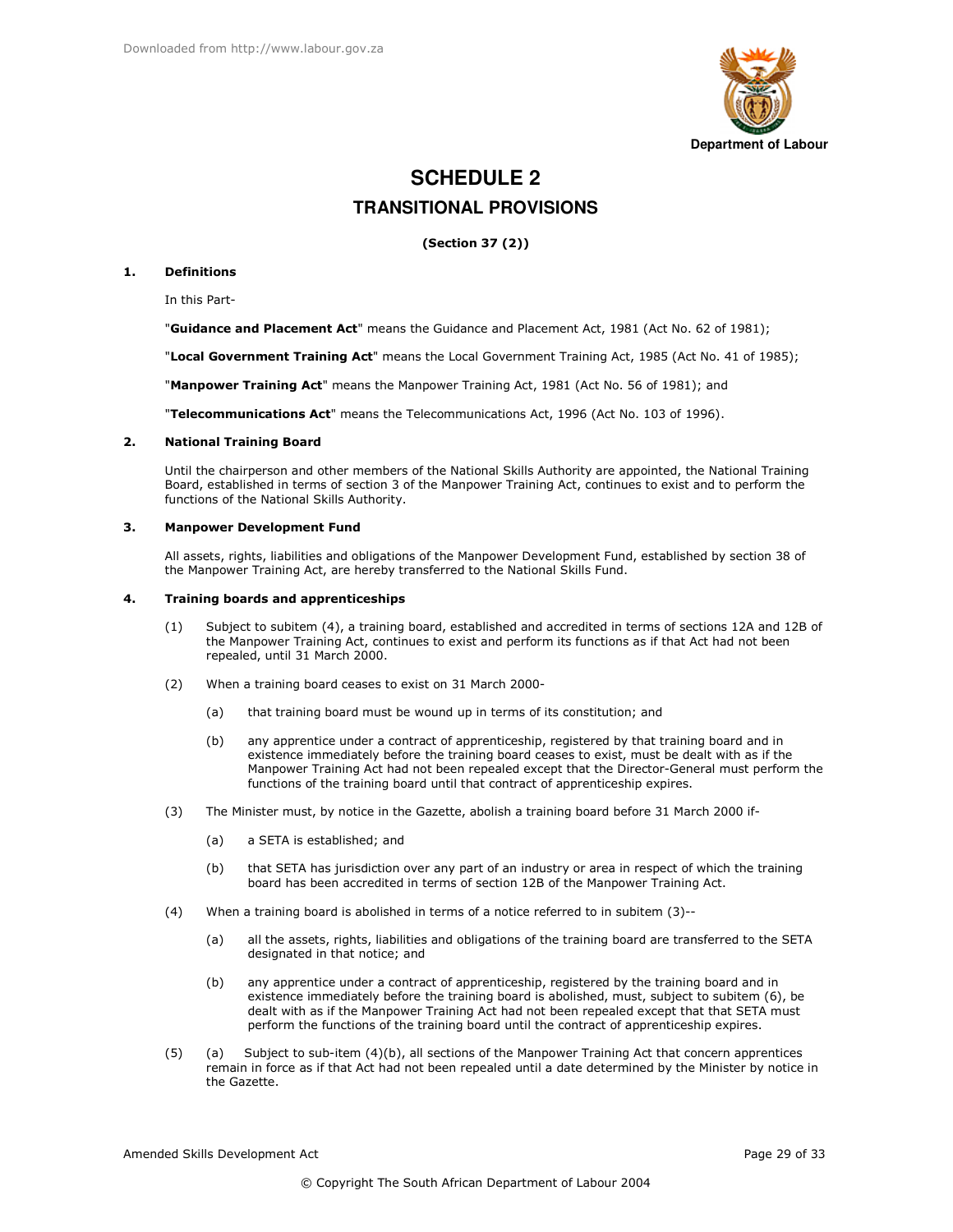

- $(b)$ r the purposes of this subitem-
	- (i) any function of the registrar must be performed by an official of the Department of Labour designated for that purpose in writing by the Minister;
	- (ii) any function of a training board must be performed by the SETA contemplated in subitem  $(4)(a)$ ; and
	- (iii) any function of the National Training Board must be performed by the National Skills Authority.
- $(6)$  From the date immediately after the date referred to in sub-item  $(5)$ -
	- (a) any trade designated under section 13 (1) of the Manpower Training Act is regarded to be a qualification contemplated in section 16 (c) of this Act;
	- (b) the applicable provisions of any contract of apprenticeship registered in terms of section 18 of that Act are deemed to be a learnership agreement registered in terms of section 17 (3) of this Act and a contract of employment referred to in section 18 (3) of this Act; and
	- (c) any apprentice referred to in section 17 of that Act is regarded to be a learner in relation to such a learnership agreement.

### 4A. Mining Qualifications Authority

Despite anything to the contrary in either this Act or the Mine Health and Safety Act, 1996 (Act No. 29 of 1996) –

- $(a)$  and with effect from 20 March 2000
	- (i) the Mining Qualifications Authority established in terms of section 41(3) of the Mine Health and Safety Act, 1996, must be regarded as having been established in terms of section 9(1) of this Act as SETA 16;
	- (ii) Schedule 7 to the Mine Health and Safety Act, 1996, must be regarded as the constitution of SETA 16; and
	- (iii) the Chief Inspector of Mines must be regarded as the chairperson of SETA 16;
- (b) the Minister may, in consultation with the Minister of Minerals and Energy and after consulting the Mining Qualifications Authority –
	- (i) amend Schedule 7 to the Mine Health and Safety Act, 1996, in order to bring the constitution of SETA 16 into line with the constitutions of other SETAs; and
	- (ii) allow an interested professional body or a bargaining council with jurisdiction in the mining sector to be represented on the Mining Qualifications Authority; and
- BC the Minister must, in consultation with the Minister of Minerals and Energy, with regard to SETA 16, perform any function entrusted to the Minister in Chapter 3 of this Act.

## 5. Training centres

- (1) In this item "training centre" means any-
	- (a) centre registered as a regional training centre registered in terms of section 31 of the Manpower Training Act;
	- (b) training centre registered as an industry training centre in terms of section 34 of the Manpower Training Act; or
	- (c) training trust established in terms of any law mentioned in Schedule 1 of the Integration of Labour Laws Act, 1994 (Act No. 49 of 1994), and in existence immediately before the commencement of this Act.
- (2) Subject to subitem (3), a training centre continues to exist and perform its functions as if the Manpower Training Act or any law mentioned in Schedule 1 of the Act referred to in subitem (1) (b) had not been repealed.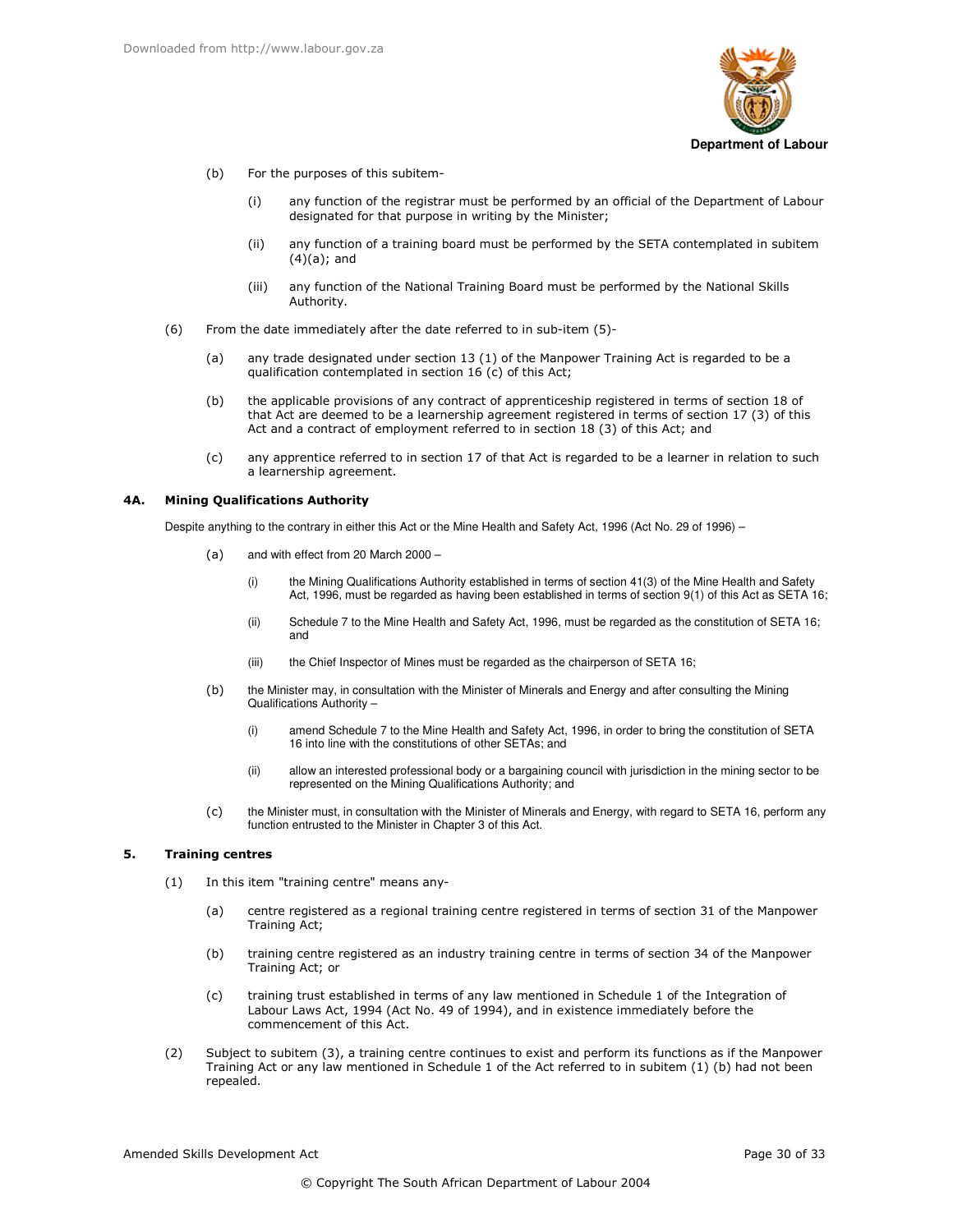

- A training centre must be liquidated4 in terms of its constitution not later than 31 March 2000 unless it  $(3)$ has been registered as an association not for gain in terms of section 21 of the Companies Act, 1973 (Act No. 61 of 1973) before that date.
- $(4)$ The Director-General may take steps to liquidate a training centre after 31 July 1999 if that centre has  $not-$ 
	- $(a)$ applied for registration as such an association not for gain; or
	- $(b)$ taken steps to liquidate itself in terms of its constitution.
- If a training centre is liquidated, any assets and rights not required to discharge the obligations and  $(5)$ liabilities of that centre must be disposed of in accordance with the directions of the Director-General.
- $(6)$ Section 32 of the Manpower Training Act remains in force as if the Manpower Training Act had not been repealed, until a date determined by the Minister by notice in the Gazette.

#### 6. **Arrangements for training of trainees**

Any arrangement contemplated in section 30 of the Manpower Training Act and in force immediately before the commencement of this Act remains in force as if the Manpower Training Act had not been repealed, until a date determined by the Minister by notice in the Gazette.

#### $\overline{ }$ Grants-in-aid

Section 35 of the Manpower Training Act remains in force as if the Manpower Training Act had not been repealed, until a date determined by the Minister by notice in the Gazette.

#### 8. **Fund for Training of Unemployed Persons**

- Any balance of the Fund for the Training of Unemployed Persons established by section 36A of the  $(1)$ Manpower Training Act is hereby transferred to the National Skills Fund.
- The balance so transferred may be used only for the training of unemployed persons.  $(2)$

#### 9. **Training schemes**

- Subject to subitem (2), any scheme declared binding in terms of section 39 (5) of the Manpower  $(1)$ Training Act continues as if that Act had not been repealed.
- $(2)$ Any such scheme must be discontinued not later than 31 March 2000 unless the scheme has been
	- registered as an association not for gain in terms of section 21 of the Companies Act, 1973 (Act  $(a)$ No. 61 of 1973), before that date, provided that from that registration any notice issued in terms of section 39  $(5)$  in respect of that scheme ceases to be in force;
	- $(b)$ sold with the agreement of the members of the training board with jurisdiction over employers subject to the scheme before that date; or
	- $(c)$ transferred to a SETA with the agreement of those members of the training board before that date
- $(3)$ If that scheme is discontinued, any assets and rights not required to discharge the obligations and liabilities of that scheme must be disposed of in accordance with the directions of the Director-General.

#### $10<sub>1</sub>$ **Training levies**

- $(1)$ Subject to subitem (2), section 39 of the Manpower Training Act remains in force as if the Manpower Training Act had not been repealed, until 31 March 2000.
- A notice imposing a levy in terms of section 39 of the Manpower Training Act and issued, before or after  $(2)$ the commencement of this Act
	- may be amended by the Minister, by notice in the Gazette, to provide that the levy be paid to a  $(a)$ SETA designated in that notice.
	- $(b)$ [deleted]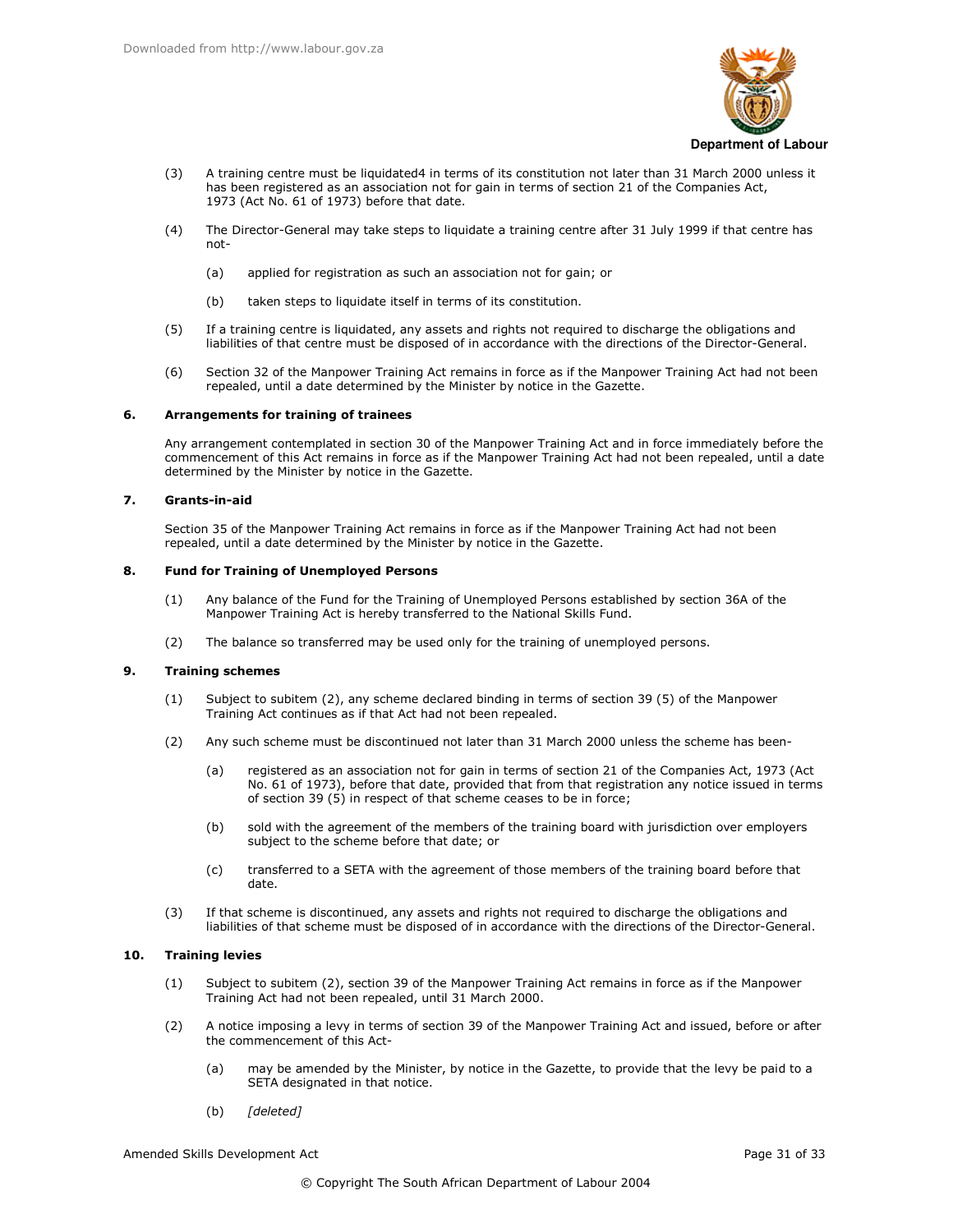

## 11. Training advisers

Sections 45 and 46 of the Manpower Training Act remain in force as if the Manpower Training Act had not been repealed, until a date determined by the Minister by notice in the Gazette.

#### $12.$ **Registered work-seekers**

Any work-seeker registered in terms of section 4 of the Guidance and Placement Act immediately before the commencement of this Act is regarded to be a registered work-seeker in terms of section 23(2)(b).

#### 13. **Private employment offices**

Any private employment office registered in terms of section 15 of the Guidance and Placement Act immediately before the commencement of this Act is regarded to be an employment service registered for gain in terms of section 24 of this Act.

#### **Local government sector** 14.

- The Local Government Training Fund (in this item referred to as "the Fund"), established by section 7 of  $(1)$ the Local Government Training Act continues to exist, subject to subitems (5) to (7), as if that Act had not been repealed.
- $(2)$ Any body or institution, including a local government body, recognised as a training centre under section 9A of the Local Government Training Act immediately before the commencement of this Act, continues to be so recognised for a period of four months from that commencement as if the Local Government Training Act had not been repealed.
- $(3)$ Subject to subitem (7)(c), any levy imposed in terms of section 10 of the Local Government Training Act and in force immediately before the commencement of this Act, remains in force until 31 March 2000 as if the Local Government Training Act had not been repealed.
- $(4)$ Subject to subitem (7)
	- the powers conferred and duties imposed on the Training Board for Local Government Bodies  $(a)$ established by section 2 of the Local Government Training Act may be exercised and must be performed by the Local Government Education and Training Board established in terms of section 12A of the Manpower Training Act; and
	- $(b)$ all the assets, rights, liabilities and obligations of the Training Board for Local Government Bodies are hereby transferred to the Local Government Education and Training Board.
- $(5)$ The Director-General: Constitutional Development must administer the Fund and is the accounting officer for the Fund.
- The Minister for Provincial Affairs and Constitutional Development may, after consultation with the Local  $(6)$ Government Education and Training Board, utilise the moneys in the Fund to fund any person or institution that in the opinion of the Minister can take action to develop the skills, knowledge, expertise or attitudes of a person elected to a municipal council or employed by a municipality.
- $(7)$ When a SETA is established for the local government sector
	- the Local Government Education and Training Board ceases to exist;  $(a)$
	- $(b)$ the assets, rights, liabilities and obligations of that Training Board must be transferred to that SETA;
	- $(c)$ the levy referred to in subitem (3) is regarded to be a levy imposed in terms of section 39 (1) of the Manpower Training Act as mentioned in item 10;
	- $(d)$ the Fund ceases to exist; and
	- the Director-General: Constitutional Development must transfer any balance of moneys in the  $(e)$ Fund into the banking account of that SETA.

#### 15. **Telecommunications sector**